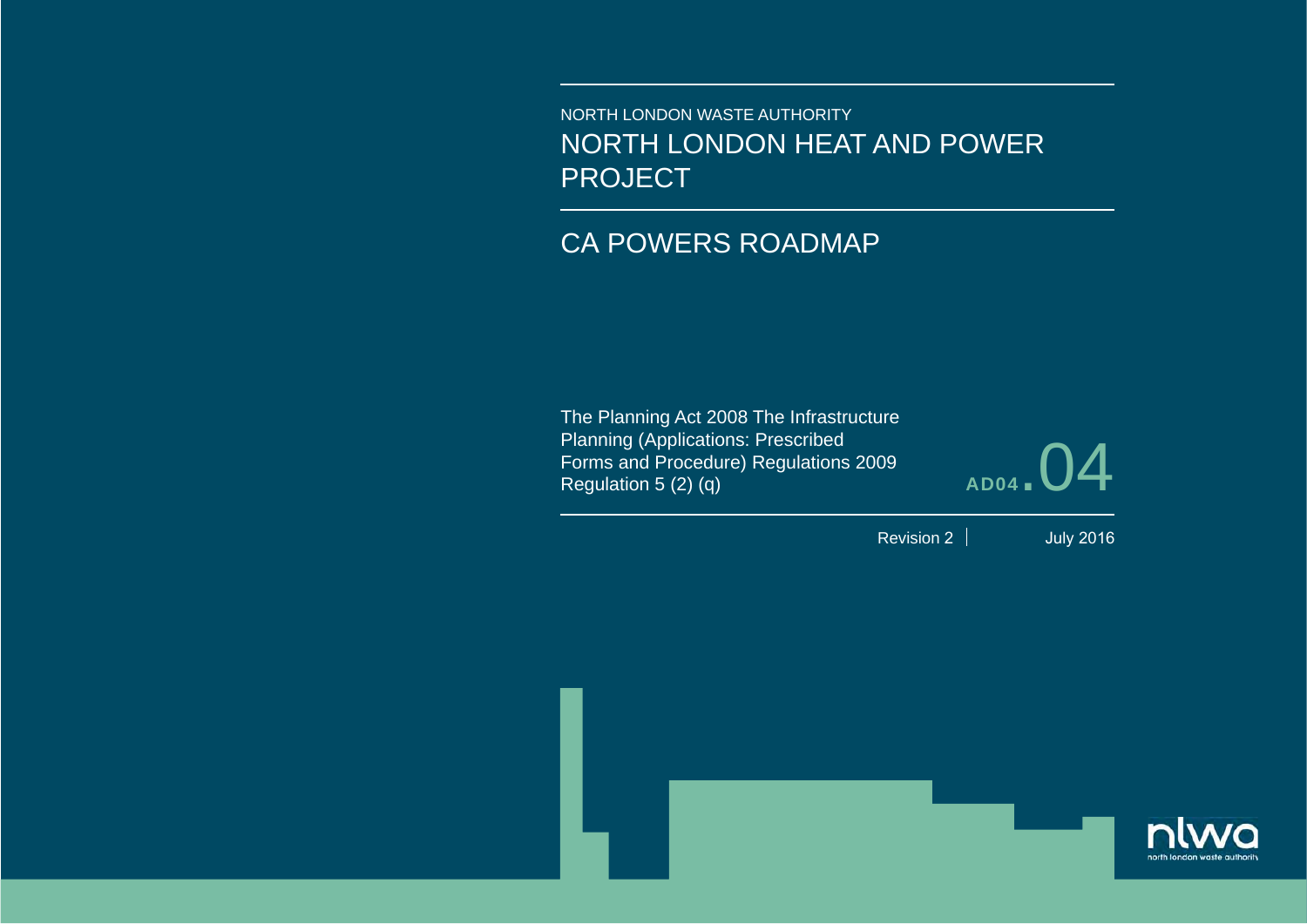**Rights, interests and restrictions to be extinguished (Article 21)** ames Water Utilities Limited Kennet Properties Limited Ballast Phoenix Limited avid Hughes and John Victor Peacock (as trustees of the Edmonton Sea det Corps) enry Group Limited British Telecommunications Plc National Grid Gas Plc (as owner of 2 gas mains) LondonWaste Limited (as owner of gas pipes) azprom Marketing and Trading Limited (as owner of gas meters) ndonWaste Limited (as owner of surface water drainage system) ndonWaste Limited (as owner of combined drainage system) Thames Water Utilities Limited (as owner of Chingford and Angel Sewer) Interoute Vtesse Limited (as owner of telecommunication lines and oparatus) ndonWaste Limited (as owner of potable water pipes) ennet Properties Limited (as owner of raw water pumping station and sociated pipes) ndonWaste Limited (as owner of waste water treatment plant) itish Telecommunications Plc (as owner of telecommunication apparatus d cables) ndonWaste Limited (as owner of telecommunication, CCTV and data bles) ondonWaste Limited (as owner of electricity cables) UK Power Networks Limited (as owner of electricity substation) ational Grid Gas Plc (as owner of 2 gas mains) teroute Vtesse Limited (as owner of telecommunication lines and paratus) ndonWaste Limited (as owner of electricity cables) ndonWaste Limited (as owner of surface water drainage system) LondonWaste Limited (as owner of combined drainage system) teroute Vtesse Limited (as owner of telecommunication lines and paratus) ndonWaste Limited (as owner of potable water pipes) itish Telecommunications Plc (as owner of telecommunication apparatus d cables) ndonWaste Limited (as owner of telecommunication, CCTV and data bles) ndonWaste Limited (as owner of electricity cables) teroute Vtesse Limited (as owner of telecommunication lines and apparatus) ndonWaste Limited (as owner of electricity cables) itish Telecommunications Plc ndonWaste Limited (as owner of surface water drainage system) teroute Vtesse Limited (as owner of telecommunication lines and paratus) ndonWaste Limited (as owner of potable water pipes) machinests anniver (as onner of potation nater pipes)<br>IndonWaste Limited (as owner of telecommunication, CCTV and data bles) ndonWaste Limited (as owner of electricity cables) itish Telecommunications Plc (as owner of telecommunication lines and paratus) and plan number

|                                                   | <b>Plot description</b>                      |                                                                                                                                                                                                                                                                                                | <b>Interests</b><br>in Land       |                                                                         |                                                                                                          | Compulsory acquisition powers                                                                         |                                                          |                                                                                                             |                                                                                                                                                                                                                                                                                                                                                                                                                                                                                                                                        |                                                                             |  |  |
|---------------------------------------------------|----------------------------------------------|------------------------------------------------------------------------------------------------------------------------------------------------------------------------------------------------------------------------------------------------------------------------------------------------|-----------------------------------|-------------------------------------------------------------------------|----------------------------------------------------------------------------------------------------------|-------------------------------------------------------------------------------------------------------|----------------------------------------------------------|-------------------------------------------------------------------------------------------------------------|----------------------------------------------------------------------------------------------------------------------------------------------------------------------------------------------------------------------------------------------------------------------------------------------------------------------------------------------------------------------------------------------------------------------------------------------------------------------------------------------------------------------------------------|-----------------------------------------------------------------------------|--|--|
| The below in                                      |                                              | Reference (BoR)                                                                                                                                                                                                                                                                                | <u>i taken irom the book of</u>   |                                                                         |                                                                                                          |                                                                                                       |                                                          |                                                                                                             | For details of the relevant rights, cross refer to the Book of Reference using the plot number a                                                                                                                                                                                                                                                                                                                                                                                                                                       |                                                                             |  |  |
| Plot<br>number                                    | Land Plan<br>(Plan                           | Description of land<br>with extent stated<br>in square metres                                                                                                                                                                                                                                  | Freehold<br>Owner                 | Current use of plot                                                     | <b>Proposed Works</b>                                                                                    | Compulsory<br>acquisition of<br>leasehold and<br>freehold interests                                   | Temporary use and<br>possession of land<br>(Articles 27) | Compulsory<br><b>Acquisition of</b><br><b>Rights (Article 23)</b>                                           | Rights, interests and restrictions to be suspended<br>(Article 21)                                                                                                                                                                                                                                                                                                                                                                                                                                                                     |                                                                             |  |  |
| (Reference Number in<br>Number on BoR)<br>Plan in |                                              |                                                                                                                                                                                                                                                                                                |                                   |                                                                         |                                                                                                          | (Article 19)                                                                                          |                                                          |                                                                                                             |                                                                                                                                                                                                                                                                                                                                                                                                                                                                                                                                        |                                                                             |  |  |
|                                                   |                                              |                                                                                                                                                                                                                                                                                                |                                   |                                                                         |                                                                                                          |                                                                                                       |                                                          |                                                                                                             |                                                                                                                                                                                                                                                                                                                                                                                                                                                                                                                                        | Tha<br>Ker<br>Bal<br>Da<br>Cao                                              |  |  |
|                                                   |                                              |                                                                                                                                                                                                                                                                                                |                                   |                                                                         |                                                                                                          |                                                                                                       |                                                          |                                                                                                             |                                                                                                                                                                                                                                                                                                                                                                                                                                                                                                                                        | Her<br><b>Brit</b><br>Nat<br>Lor<br>Ga:<br>Lor                              |  |  |
|                                                   |                                              | The Edmonton<br>EcoPark, Advent Way,<br>London N18 3AG                                                                                                                                                                                                                                         |                                   |                                                                         |                                                                                                          |                                                                                                       |                                                          |                                                                                                             | Eastern Power Networks PLC<br>National Grid Electricity Transmission PLC                                                                                                                                                                                                                                                                                                                                                                                                                                                               | Lor<br>Tha<br>Int<br>app<br>Lor<br>Ker                                      |  |  |
|                                                   | B_0002 rev.<br>02<br>B_0001 rev.<br>03       | registered with title<br>number NGL293105<br>excluding those parts<br>subject to leases and<br>licences being<br>147037.25 square<br>metres or<br>thereabouts                                                                                                                                  | LondonWaste<br>Limited            | Waste management<br>site including an<br>energy from waste<br>facility. | Works Nos. 1a, 1b,<br>2, 4, 6 and 7 on<br>works plans:<br>C_0002<br>C_0004<br>C_0008<br>C_0010<br>C_0011 | N/A                                                                                                   | N/A                                                      | Rights in connection<br>with Works No. 4<br>para (i) of Schedule<br>in connection with<br>Edmonton EcoPark. | UK Power Networks Limited<br>National Grid Gas Plc<br>Thames Water Utilities Limited<br>1 to the DCO. Rights Thames Water Utilities Limited (as owner of Chingford and Angel Sewer)<br>Interoute Vtesse Limited (as owner of telecommunication lines and apparatus)<br>the construction, use Thames Water Utilities Limited (as owner of potable water main)<br>and operation of the British Telecommunications Plc (as owner of telecommunication apparatus and cables)<br>UK Power Networks Limited (as owner of electricity cables) | ass<br>Lor<br>Brit<br>and<br>Lor<br>cab<br>Lor<br><b>UK</b>                 |  |  |
|                                                   | B_0002 rev.<br>02<br>B_0001 rev.<br>03       | Eastern Power<br>Networks PLC<br>Transformer Chamber<br>situated on the south<br>west corner of the<br>Edmonton EcoPark,<br>Edmonton being<br>38.23 square metres<br>or thereabouts                                                                                                            | LondonWaste<br>Limited            | As a transformer<br>chamber.                                            | Works Nos. 4 and 6<br>on works plans:<br>C 0008<br>C_0010                                                | N/A                                                                                                   | N/A                                                      | Rights in connection<br>with Works No. 4<br>para (i) of Schedule<br>1 to the DCO.                           | Eastern Power Networks PLC<br>UK Power Networks Limited<br>Thames Water Utilities Limited<br>LondonWaste Limited<br>Interoute Vtesse Limited (as owner of telecommunication lines and apparatus)<br>UK Power Networks Limited (as owner of electricity cables)                                                                                                                                                                                                                                                                         | Nat<br>Int<br>app<br>Lor                                                    |  |  |
|                                                   | B_0002 rev.<br>02<br>B_0001 rev.<br>03       | <b>Ballast Phoenix</b><br>premises situated on<br>the north of the<br>Edmonton EcoPark at<br>4 Advent Way, Upper<br>Edmonton, Greater<br>London N18 3AG<br>being 7860.71 square<br>metres or<br>thereabouts                                                                                    | LondonWaste<br>Limited            | For the processing<br>and transfer of<br>incinerator bottom<br>ash      | Works Nos.1a, 1b, 4<br>and 6 on works<br>plans:<br>C_0002<br>C_0008<br>C_0010                            | <b>Ballast Phoenix</b><br>imited                                                                      | N/A                                                      | Rights in connection<br>with Works No. 4<br>para (i) of Schedule<br>1 to the DCO.                           | Thames Water Utilities Limited<br>Interoute Vtesse Limited (as owner of telecommunication lines and apparatus)<br>British Telecommunications Plc (as owner of telecommunication apparatus and cables) [Lor                                                                                                                                                                                                                                                                                                                             | Lor<br>Lor<br>Int<br>app<br>Lor<br><b>Brit</b><br>and<br>Lor<br>cab         |  |  |
|                                                   | B_0002 rev.<br>02<br>B_0001 rev.             | Gas Chamber situated<br>on the southwest of<br>the Edmonton<br>EcoPark registered<br>with freehold title<br>number EGL335811<br>being 33.44 square<br>metres or                                                                                                                                | National Grid                     |                                                                         | Works Nos. 4 and 6<br>on works plans:<br>$C_0$ 0008                                                      |                                                                                                       |                                                          | Rights in connection<br>with Works No. 4<br>para (i) of Schedule                                            | National Grid Gas Plc<br>National Grid Gas Plc (as owners of a gas chamber)                                                                                                                                                                                                                                                                                                                                                                                                                                                            | Int<br>app                                                                  |  |  |
|                                                   | 03<br>B_0002 rev.<br>02<br>B_0001 rev.<br>03 | thereabouts<br>Land to the east of<br>the Edmonton<br>EcoPark and<br>southwest of the<br>bridge over the River<br>Lee Navigation<br>forming part of<br>Deephams Wharf,<br>Enfield currently<br>occupied by the<br>Edmonton Sea Cadet<br>Corps being 1498.53<br>square metres or<br>thereabouts | Gas Plc<br>LondonWaste<br>Limited | As a gas chamber<br>As the sea cadet<br>corps premises                  | $C_0$ 0010<br>Works Nos. 3, 4 and<br>6 on works plans:<br>C_0006<br>C_0008<br>$C_0$ 0010                 | N/A<br>David Hughes and<br>John Victor Peacock<br>(as trustees of the<br>Edmonton Sea Cadet<br>Corps) | N/A<br>N/A                                               | 1 to the DCO.<br>Rights in connection<br>with Works No. 4<br>para (i) of Schedule<br>1 to the DCO.          | Interoute Vtesse Limited (as owner of telecommunication lines and apparatus)<br>Interoute Vtesse Limited (as owner of telecommunication lines and apparatus)<br>British Telecommunications Plc (as owner of telecommunications cables)                                                                                                                                                                                                                                                                                                 | Lor<br> Bri<br>Lor<br>Int<br>app<br>Lor<br>Lor<br>cab<br>Lor<br>Brit<br>app |  |  |

## COMPULSORY ACQUISITION POWERS ROADMAP - DEADLINE 7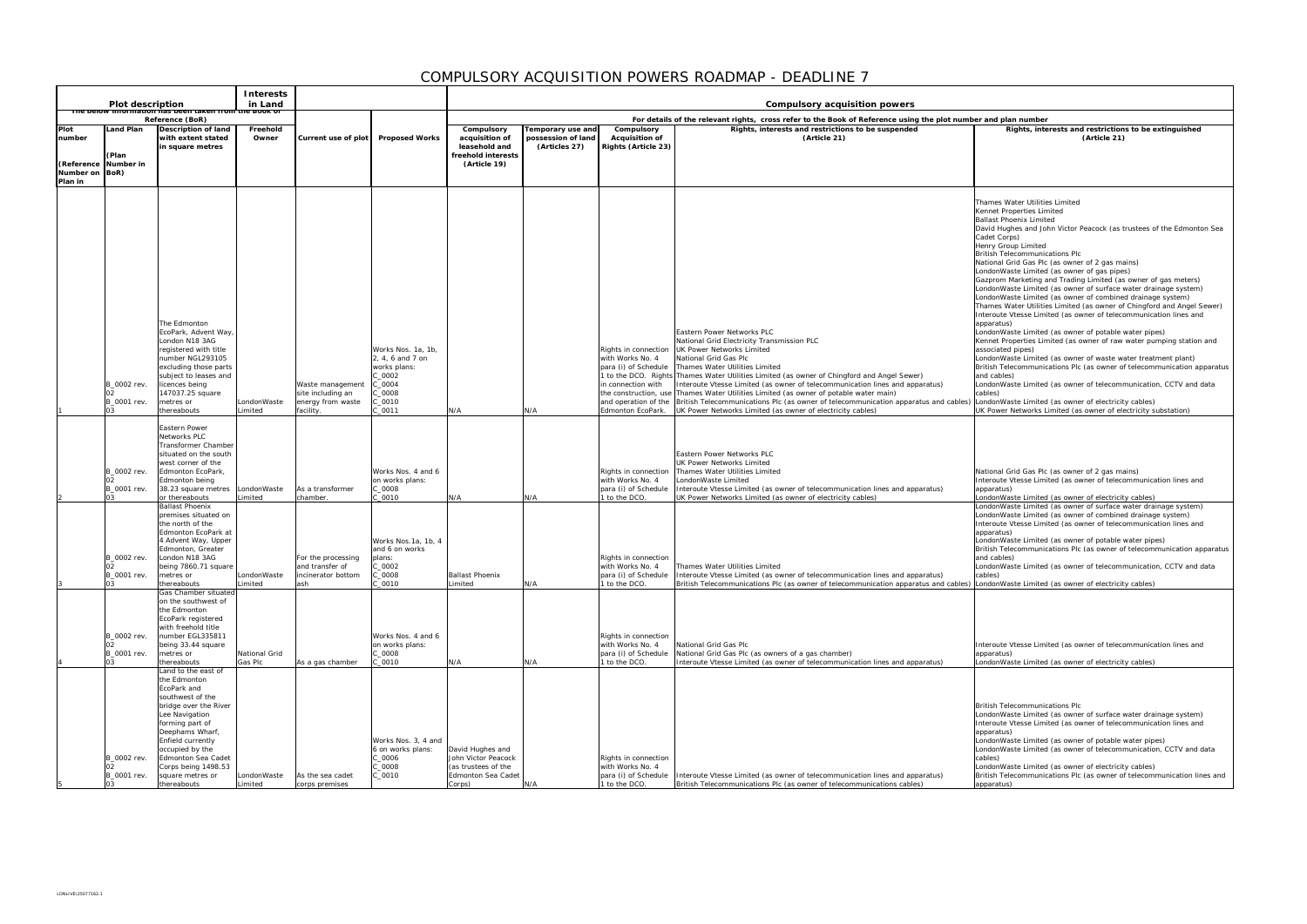### **<u>and pla</u>n number**

#### **Rights, interests and restrictions to be extinguished (Article 21)**

Bestway Cash and Carry Limited Palmbest Limited U.S. Bank Trustees Limited Greenstar Holdings Limited Biffa Waste Services Limited Maizelands Limited Arringford Limited Prologis (Aztec) Number 1 Limited Prologis (Aztec) Number 2 Limited ologis UK Limited ittington Investments Limited names Water Utilities Limited ames Water Investments Limited emier Moves Limited Lidl UK GmbH byal Bank of Scotland plc ennet Properties Limited Mayor and Burgesses of the London Borough of Enfield LondonWaste Limited wernmend emmen<br>K Power Networks Limited (as owner of electricity cables) hknown (as owner of surface water drainage system) ames Water Utilities Limited (as owner of surface water sewer) Unknown (as owner of pipe (unknown type)) Interoute Vtesse Limited (as owner of telecommunication lines and oparatus) <sub>P</sub>entities,<br>ennet Properties Limited (as owner of cooling water pipes) itish Telecommunications Plc (as owner of data and telecommunication bles)

|                           |                                        | The below information has been taken from the book of<br>Reference (BoR)                                                                                                                                                                                       |                                 |                                                      |                                                                                |                                               |                                                          |                                                                                   | For details of the relevant rights, cross refer to the Book of Reference using the plot number a                                                                                                                                                                                                                                                                                                                                                                                                                                                                                                                                                                                                                     |                                                                                                                                                                                                                            |
|---------------------------|----------------------------------------|----------------------------------------------------------------------------------------------------------------------------------------------------------------------------------------------------------------------------------------------------------------|---------------------------------|------------------------------------------------------|--------------------------------------------------------------------------------|-----------------------------------------------|----------------------------------------------------------|-----------------------------------------------------------------------------------|----------------------------------------------------------------------------------------------------------------------------------------------------------------------------------------------------------------------------------------------------------------------------------------------------------------------------------------------------------------------------------------------------------------------------------------------------------------------------------------------------------------------------------------------------------------------------------------------------------------------------------------------------------------------------------------------------------------------|----------------------------------------------------------------------------------------------------------------------------------------------------------------------------------------------------------------------------|
| Plot<br>number            | <b>Land Plan</b>                       | <b>Description of land</b><br>with extent stated<br>in square metres                                                                                                                                                                                           | Freehold<br>Owner               | Current use of plot                                  | <b>Proposed Works</b>                                                          | Compulsory<br>acquisition of<br>leasehold and | Temporary use and<br>possession of land<br>(Articles 27) | Compulsory<br><b>Acquisition of</b><br>Rights (Article 23)                        | Rights, interests and restrictions to be suspended<br>(Article 21)                                                                                                                                                                                                                                                                                                                                                                                                                                                                                                                                                                                                                                                   |                                                                                                                                                                                                                            |
| Number on BoR)<br>Plan in | (Plan<br>(Reference Number in          |                                                                                                                                                                                                                                                                |                                 |                                                      |                                                                                | freehold interests<br>(Article 19)            |                                                          |                                                                                   |                                                                                                                                                                                                                                                                                                                                                                                                                                                                                                                                                                                                                                                                                                                      |                                                                                                                                                                                                                            |
|                           | B 0002 rev.<br>02<br>B_0001 rev.<br>03 | Deephams Farm<br>Road, Edmonton<br>forming part of the<br>land registered with<br>title number<br>MX500102 being<br>3256.55 square<br>metres or<br>thereabouts                                                                                                 | Kennet<br>Properties<br>Limited | As a gated private<br>road with restricted<br>access | Works Nos. 4, 6 and<br>7 on works plans:<br>$C_0$ 0008<br>C_0010<br>$C_0$ 0011 | Kennet Properties<br>Limited                  | N/A                                                      | Rights in connection<br>with Works No. 4<br>para (i) of Schedule<br>1 to the DCO. | Eastern Power Networks Plc<br>National Grid Electricity Transmission Plc<br>Thames Water Utilities Limited<br>National Grid Gas Plc<br><b>British Telecommunications Plc</b><br><b>UK Power Networks Limited</b><br>Thames Water Utilities Limited (as owner of combined sewer pipes)<br>UK Power Networks Limited (as owner of electricity cables)<br>National Grid Gas Plc (as owner of gas pipes)<br>Thames Water Utilities Limited (as owner of Chingford Sewer)<br>Interoute Vtesse Limited (as owner of telecommunication lines and apparatus)<br>Thames Water Utilities Limited (as owner of potable water main)<br>British Telecommunications Plc (as owner of data and telecommunication cables)            | <b>Bes</b><br>Pal<br>U.S<br>Gr <sub>6</sub><br><b>Biff</b><br>Mai<br>Arr<br>Pro<br>Pro<br>Pro<br>Wit<br>Tha<br>Tha<br>Pre<br>Lid<br>Roy<br>Ker<br>Ma<br>Lor<br>UK<br>Unl<br>Tha<br>Unl<br>Int<br>app<br>Ker<br>Brit<br>cab |
|                           | B_0002 rev.<br>02<br>B 0001 rev.<br>03 | Ardra Road,<br>Edmonton to the<br>north, east and south<br>of the Water Pumping<br>Station and north of<br>the Edmonton<br>EcoPark forming part<br>of the land registered<br>with title number<br>MX500102 being<br>7301.90 square<br>metres or<br>thereabouts | Kennet<br>Properties<br>Limited | As a private road                                    | Works Nos. 4 and 6<br>on works plans:<br>C_0008<br>C_0010                      | N/A                                           | N/A                                                      | with Works No. 4<br>of way.                                                       | Kennet Properties Limited<br>Lidl UK GmbH<br>Bestway Cash and Carry Limited<br>Palmbest Limited<br>U.S. Bank Trustees Limited<br>Eastern Power Networks Plc<br>National Grid Electricity Transmission Plc<br>Greenstar Holdings Limited<br>Biffa Waste Services Limited<br>Maizelands Limited<br>Arringford Limited<br>Prologis (Aztec) Number 1 Limited<br>Prologis (Aztec) Number 2 Limited<br>Prologis UK Limited<br>Rights in connection Wittington Investments Limited<br>Thames Water Utilities Limited<br>para (i) of Schedule   Thames Water Investments Limited<br>1 to the DCO. Right Premier Moves Limited                                                                                                | Tha<br>Tha<br>Int<br>app<br>Ker<br>UK<br>Sor<br>And                                                                                                                                                                        |
| $7$ (con't)               |                                        |                                                                                                                                                                                                                                                                |                                 |                                                      |                                                                                |                                               |                                                          |                                                                                   | Lidl UK GmbH<br>Royal Bank of Scotland plc<br>Mayor and Burgesses of the London Borough of Enfield<br>London Borough of Enfield<br>National Grid Gas Plc<br>British Telecommunications Plc<br>SSE Energy Supply Limited<br>UK Power Networks Limited<br>Transport for London<br>Network Rail Infrastrucutre Ltd<br>National Grid Gas Plc (as owner of gas pipes)<br>Interoute Vtesse Limited (as owner of telecommunication lines and apparatus)<br>Thames Water Utilities Limited (as owner of potable water main)<br>British Telecommunications Plc (as owner of data and telecommunication cables)<br>UK Power Networks Limied (as owner of electricity cables)<br>Sonia Patricia Knight<br>Andrew James Warmsley |                                                                                                                                                                                                                            |

LondonWaste Limited ames Water Utilities Limited ames Water Utilities Limited (as owner of surface water sewer) teroute Vtesse Limited (as owner of telecommunication lines and apparatus) Kennet Properties Limited (as owner of cooling water pipes)

UNIVERSITY PROTOCOLLER COMPUTER STATES (SPING) IN THE PIPPER CONVERT OF EXAMPLE CONVERT (SPING) onia Patricia Knight ndrew James Warmsley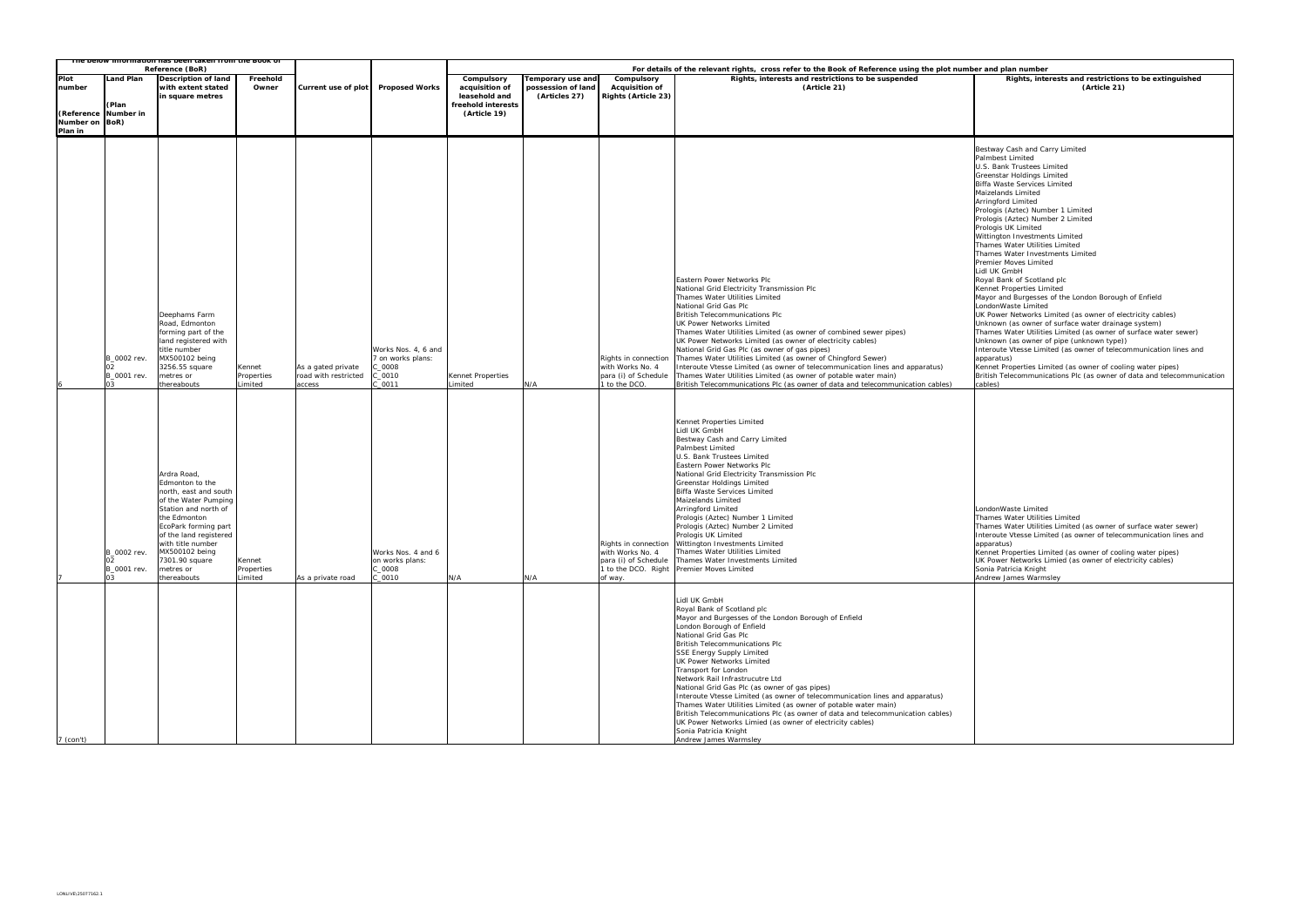### **For details and plan number**

**Rights, interests and restrictions to be extinguished (Article 21)**

Thames Water Utilities Limited LondonWaste Limited Interoute Vtesse Limited (as owner of telecommunication lines and apparatus) Sonia Patricia Knight Andrew James Warmsley

|                           | The below information has been taken from the book of<br>Reference (BoR) |                                                                                                                                                                                                                                                                               |                                       |                                                                                       |                                                                            |                                                                                     | For details of the relevant rights, cross refer to the Book of Reference using the plot number |                                                            |                                                                                                                                                                                                                                                                                                                                                                                                                                                                                                                                                                                                                                                                                                                                                                                                                                                                                                                                                                                                                                                                                                                                                                                                                                                                                                         |                                                           |  |  |
|---------------------------|--------------------------------------------------------------------------|-------------------------------------------------------------------------------------------------------------------------------------------------------------------------------------------------------------------------------------------------------------------------------|---------------------------------------|---------------------------------------------------------------------------------------|----------------------------------------------------------------------------|-------------------------------------------------------------------------------------|------------------------------------------------------------------------------------------------|------------------------------------------------------------|---------------------------------------------------------------------------------------------------------------------------------------------------------------------------------------------------------------------------------------------------------------------------------------------------------------------------------------------------------------------------------------------------------------------------------------------------------------------------------------------------------------------------------------------------------------------------------------------------------------------------------------------------------------------------------------------------------------------------------------------------------------------------------------------------------------------------------------------------------------------------------------------------------------------------------------------------------------------------------------------------------------------------------------------------------------------------------------------------------------------------------------------------------------------------------------------------------------------------------------------------------------------------------------------------------|-----------------------------------------------------------|--|--|
| Plot<br>number            | Land Plan<br>(Plan<br>(Reference Number in                               | Description of land<br>with extent stated<br>in square metres                                                                                                                                                                                                                 | Freehold<br>Owner                     | Current use of plot                                                                   | <b>Proposed Works</b>                                                      | Compulsory<br>acquisition of<br>leasehold and<br>freehold interests<br>(Article 19) | Temporary use and<br>possession of land<br>(Articles 27)                                       | Compulsory<br><b>Acquisition of</b><br>Rights (Article 23) | Rights, interests and restrictions to be suspended<br>(Article 21)                                                                                                                                                                                                                                                                                                                                                                                                                                                                                                                                                                                                                                                                                                                                                                                                                                                                                                                                                                                                                                                                                                                                                                                                                                      |                                                           |  |  |
| Number on BoR)<br>Plan in | B 0002 rev.<br>B_0001 rev.<br>03                                         | The junction of Ardra<br>Road, Edmonton<br>leading to Meridian<br>Way and the western<br>part of Ardra Road,<br>Edmonton being part<br>of the land registered Mayor and<br>with title number<br>AGL146546 being<br>124.59 square metres Borough of<br>or thereabouts          | Burgesses of<br>the London<br>Enfield | As a private road                                                                     | Works Nos. 4 and 6<br>on works plans:<br>C_0008<br>C 0010                  | N/A                                                                                 | N/A                                                                                            | Rights in connection<br>with Works No. 4<br>of way.        | Bestway Cash and Carry Limited<br>Palmbest Limited<br>U.S. Bank Trustees Limited<br>Eastern Power Networks Plc<br>National Grid Electricity Transmission Plc<br>Greenstar Holdings Limited<br>Biffa Waste Services Limited<br>Maizelands Limited<br>Arringford Limited<br>Prologis (Aztec) Number 1 Limited<br>Prologis (Aztec) Number 2 Limited<br>Prologis UK Limited<br>Wittington Investments Limited<br>Thames Water Utilities Limited<br>Thames Water Investments Limited<br><b>Premier Moves Limited</b><br>Lidl UK GmbH<br>para (i) of Schedule Royal Bank of Scotland plc<br>1 to the DCO. Right Kennet Properties Limited<br>Mayor and Burgesses of the London Borough of Enfield<br>National Grid Gas Plc<br><b>British Telecommunications Plc</b><br>UK Power Networks Limited<br>Transport for London<br>Vodafone Limited<br>Zayo Group UK Limited<br>Virgin Media Limited<br>Interoute Vtesse Limited (as owner of telecommunication lines and apparatus)<br>Vodafone Limited (as owner of data and telecommunication cables)<br>Zayo Group UK Limited (as owner of data and telecommunication cables)<br>Virgin Media Limited (as owner of data and telecommunication cables)<br>British Telecommunications Plc (as owner of data and telecommunication cables)<br>Sonia Patricia Knight | Int<br>ap<br>So<br>An                                     |  |  |
| $8$ (con't)               | B_0002 rev.<br>B_0001 rev.<br>03                                         | Land to the west of<br>Ardra Road,<br>Edmonton and to the<br>east of Salmons<br>Brook, Edmonton,<br>surrounding the water<br>pumping station<br>being part of the land<br>registered with title<br>number MX500102<br>being 3103.86 square Kennet<br>meters or<br>thereabouts | Properties<br>Limited                 | As scrubland<br>bordering Ardra<br>Road and<br>surrounding a water<br>pumping station | Works Nos. 4, 6 and<br>7 on works plans:<br>C_0008<br>C_0010<br>$C_0$ 0011 | Kennet Properties<br>Limited                                                        | N/A                                                                                            | Rights in connection<br>with Works No. 4<br>1 to the DCO.  | Andrew James Warmsley<br>Bestway Cash and Carry Limited<br>Palmbest Limited<br>U.S. Bank Trustees Limited<br>Eastern Power Networks Plc<br>National Grid Electricity Transmission Plc<br>Greenstar Holdings Limited<br>Biffa Waste Services Limited<br>Maizelands Limited<br>Arringford Limited<br>Prologis (Aztec) Number 1 Limited<br>Prologis (Aztec) Number 2 Limited<br>Prologis UK Limited<br>Wittington Investments Limited<br>Thames Water Utilities Limited<br>Thames Water Investments Limited<br>Premier Moves Limited<br>Lidl UK GmbH<br>Royal Bank of Scotland plc<br>Kennet Properties Limited<br>Mayor and Burgesses of the London Borough of Enfield<br>UK Power Networks Limited<br>Thames Water Utilities Limited (as owner of combined sewer pipes)<br>UK Power Networks Limited (as owner of electricity cables)<br>Interoute Vtesse Limited (as owner of telecommunication lines and apparatus)<br>Thames Water Utilities Limited (as owner of potable water main)<br>Unknown (as owner of electricity substation)<br>para (i) of Schedule Sonia Patricia Knight<br>Andrew James Warmsley                                                                                                                                                                                          | Th<br>Lo<br>Ke<br>UK<br>Int<br>ap<br>Ke<br>Un<br>So<br>An |  |  |

Thames Water Utilities Limited LondonWaste Limited Kennet Properties Limited UK Power Networks Limited (as owner of electricity cables) Interoute Vtesse Limited (as owner of telecommunication lines and apparatus) Kennet Properties Limited (as owner of cooling water pipes) Unknown (as owner of electricity substation) Sonia Patricia Knight Andrew James Warmsley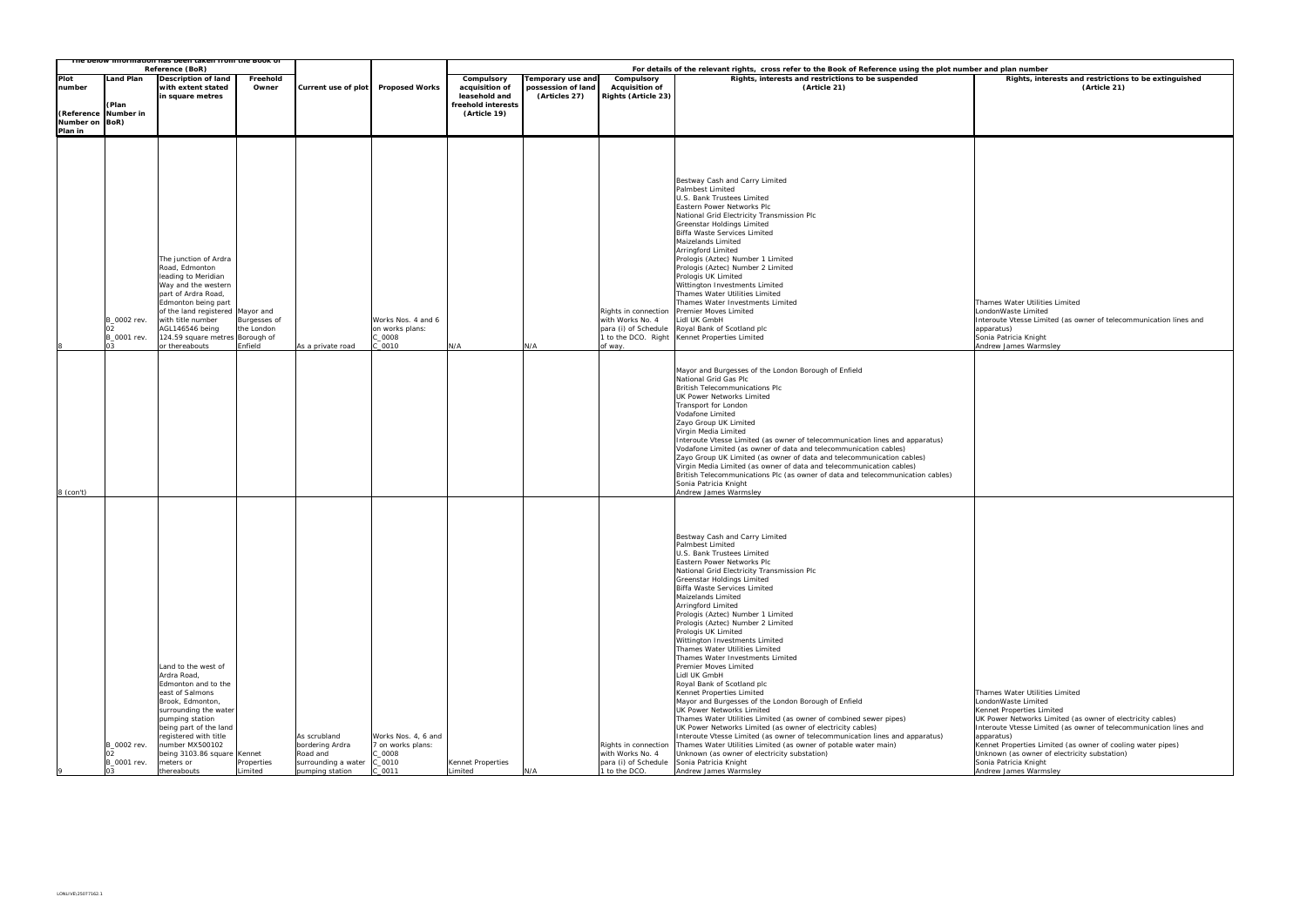|                                             |                                              | The below information has been taken from the Book of<br>Reference (BoR)                                                                                                                                                                                                                                                       |                                 |                                                                                                        |                                                                            | For details of the relevant rights, cross refer to the Book of Reference using the plot number and plan number |                                                                                                                      |                                                                                                    |                                                                                                                                                                                                                                                                                                                                                                                                                                                                                                                                                                                                                                                                                                                                                                                                                                                                          |                                                                                                                                                           |  |  |
|---------------------------------------------|----------------------------------------------|--------------------------------------------------------------------------------------------------------------------------------------------------------------------------------------------------------------------------------------------------------------------------------------------------------------------------------|---------------------------------|--------------------------------------------------------------------------------------------------------|----------------------------------------------------------------------------|----------------------------------------------------------------------------------------------------------------|----------------------------------------------------------------------------------------------------------------------|----------------------------------------------------------------------------------------------------|--------------------------------------------------------------------------------------------------------------------------------------------------------------------------------------------------------------------------------------------------------------------------------------------------------------------------------------------------------------------------------------------------------------------------------------------------------------------------------------------------------------------------------------------------------------------------------------------------------------------------------------------------------------------------------------------------------------------------------------------------------------------------------------------------------------------------------------------------------------------------|-----------------------------------------------------------------------------------------------------------------------------------------------------------|--|--|
| Plot<br>number<br>Number on BoR)<br>Plan in | Land Plan<br>(Plan<br>(Reference Number in   | <b>Description of land</b><br>with extent stated<br>in square metres                                                                                                                                                                                                                                                           | Freehold<br>Owner               | Current use of plot                                                                                    | <b>Proposed Works</b>                                                      | Compulsory<br>acquisition of<br>leasehold and<br>freehold interests<br>(Article 19)                            | <b>Temporary use and</b><br>possession of land<br>(Articles 27)                                                      | Compulsory<br><b>Acquisition of</b><br>Rights (Article 23)                                         | Rights, interests and restrictions to be suspended<br>(Article 21)                                                                                                                                                                                                                                                                                                                                                                                                                                                                                                                                                                                                                                                                                                                                                                                                       | Rights, inte                                                                                                                                              |  |  |
| 10                                          | B_0002 rev.<br>B_0001 rev.<br>03             | Water pumping<br>station adjoining<br>Ardra Road Edmonton<br>with leasehold title<br>number AGL99057<br>being 385.59 square<br>meters or<br>thereabouts                                                                                                                                                                        | Kennet<br>Properties<br>Limited | As a water pumping<br>station.                                                                         | Works Nos. 4, 6 and<br>7 on works plans:<br>$C_0$ 0008<br>C_0010<br>C 0011 | LondonWaste Limited<br>Kennet Properties<br>Limited                                                            | N/A                                                                                                                  | Rights in connection<br>with Works No. 4<br>para (i) of Schedule<br>1 to the DCO.                  | Bestway Cash and Carry Limited<br>Palmbest Limited<br>U.S. Bank Trustees Limited<br>Eastern Power Networks Plc<br>National Grid Electricity Transmission Plc<br>Greenstar Holdings Limited<br>Biffa Waste Services Limited<br>Maizelands Limited<br>Arringford Limited<br>Prologis (Aztec) Number 1 Limited<br>Prologis (Aztec) Number 2 Limited<br>Prologis UK Limited<br>Wittington Investments Limited<br>Thames Water Utilities Limited<br>Thames Water Investments Limited<br>Premier Moves Limited<br>Lidl UK GmbH<br>Royal Bank of Scotland plc<br>Kennet Properties Limited<br>Mayor and Burgesses of the London Borough of Enfield<br>UK Power Networks Limited<br>UK Power Networks Limited (as owner of electricity cables)<br>Interoute Vtesse Limited (as owner of telecommunication lines and apparatus)<br>Sonia Patricia Knight<br>Andrew James Warmsley | Thames Water Utilitie<br>UK Power Networks L<br>Interoute Vtesse Lim<br>apparatus)<br>Kennet Properties Lir<br>Sonia Patricia Knight<br>Andrew James Warm |  |  |
| 11                                          | B_0002 rev.<br>B_0001 rev.<br>0 <sub>3</sub> | Part of the River Lee<br>Navigation to the east<br>of the Edmonton<br>EcoPark and to the<br>south of the bridge<br>over the River Lee<br>Navigation, Edmonton<br>registered under title<br>number AGL199526<br>being 207.05 square<br>metres or<br>thereabouts                                                                 | Canal & River<br>Trust          | As part of the River<br>Lee Navigation.                                                                | Works Nos. 3, 4 and<br>6 on works plans:<br>C 0006<br>$C_0008$<br>C 0010   | N/A                                                                                                            | To possess and use<br>the entirety of the<br>plot during the<br>construction of<br><b>Edmonton EcoPark</b><br>house. | Rights in connection<br>with Works No. 4<br>para (i) of Schedule<br>1 to the DCO.                  | Unknown Persons (owner of rights to mines and minerals)<br>Lee Valley Regional Park Authority<br>Transport for London<br>River Lea Anglers Club<br>UK Power Networks (Operations) Limited<br>National Grid Electricity Transmission Plc<br>Eastern Power Networks Plc<br>Thames Water Utilities Limited<br>UK Power Networks Limited<br>Interoute Vtesse Limited (as owner of telecommunication lines and apparatus)<br>Coal Authority (as owner of mines and minerals)<br>International Power Ltd<br>Magnox Limited<br>E.ON UK PLC                                                                                                                                                                                                                                                                                                                                      | Interoute Vtesse Lim<br>apparatus)                                                                                                                        |  |  |
| 12                                          | B_0002 rev.<br>B_0001 rev.<br>03             | An unregistered<br>parcel of land and<br>water forming part of<br>the western side of<br>the River Lee<br>Navigation to the<br>south of the bridge<br>over the River Lee<br>Navigation<br>Unregistered Land<br>being 6.10 square<br>metres or<br>thereabouts                                                                   | Unknown                         | As part of the River<br>Lee Navigation and a<br>part of the bank.                                      | Works Nos. 3, 4 and<br>6 on works plans:<br>C_0006<br>C_0008<br>$C_0$ 0010 | N/A                                                                                                            | To possess and use<br>the entirety of the<br>plot during the<br>construction of<br><b>Edmonton EcoPark</b><br>house. | Rights in connection<br>with Works No. 4<br>para (i) of Schedule<br>1 to the DCO.                  | Lee Valley Regional Park Authority<br>UK Power Networks Limited<br>National Grid Electricity Transmission Plc<br>Eastern Power Networks Plc<br>Thames Water Utilities Limited<br>Interoute Vtesse Limited (as owner of telecommunication lines and apparatus)                                                                                                                                                                                                                                                                                                                                                                                                                                                                                                                                                                                                            | Interoute Vtesse Lim<br>apparatus)                                                                                                                        |  |  |
| 13                                          | B 0002 rev.<br>B 0001 rev.<br>03.            | Part of the River Lee<br>Navigation, Edmonton<br>under the bridge over<br>the River Lee<br>Navigation (but<br>excluding the bridge)<br>and including that<br>part of the tow path<br>that sits under the<br>bridge registered<br>under title number<br>AGL199526 being<br>329.91 square metres Canal & River<br>or thereabouts | Trust                           | As part of the River<br>Lee Navigation under on works plans:<br>the bridge but<br>excludes the bridge. | Works Nos. 4 and 6<br>$C_0008$<br>$C_0$ 0010                               | N/A                                                                                                            | N/A                                                                                                                  | Rights in connection<br>with Works No. 4<br>para (i) of Schedule<br>1 to the DCO.                  | Canal & River Trust<br>Unknown Persons (owner of rights to mines and minerals)<br>Lee Valley Regional Park Authority<br>Thames Water Utilities Limited<br>Transport for London<br>River Lea Anglers Club<br>UK Power Networks (Operations) Limited<br>National Grid Electricity Transmission Plc<br>Eastern Power Networks Plc<br>UK Power Networks Limited<br>London Borough of Enfield<br>Interoute Vtesse Limited (as owner of telecommunication lines and apparatus)<br>Coal Authority (as owner of mines and minerals)<br>International Power Ltd<br>Magnox Limited<br>E.ON UK PLC                                                                                                                                                                                                                                                                                  | Interoute Vtesse Lim<br>apparatus)                                                                                                                        |  |  |
| 14                                          | B_0002 rev.<br>02<br>B_0001 rev.             | The bridge and<br>airspace over the<br>River Lee Navigation,<br><b>Edmonton forming</b><br>part of Lee Park Way<br>and being 329.91<br>square metres or<br>thereabouts                                                                                                                                                         | Unknown                         | As a private road,<br>footpath, cycleway<br>and bridge over the<br>River Lee Navigation. C_0010        | Works Nos. 4 and 6<br>on works plans:<br>C_0008                            | N/A                                                                                                            | N/A                                                                                                                  | Rights in connection<br>with Works No. 4<br>para (i) of Schedule<br>1 to the DCO. Right<br>of way. | Unknown Persons (freehold owner)<br>UK Power Networks Limited<br>National Grid Electricity Transmission Plc<br>Eastern Power Networks Plc<br>Thames Water Utilities Limited<br>London Borough of Enfield<br>UK Power Networks Limited (as owner of electricity distribution cables (possibly<br>abandoned or disused))<br>Interoute Vtesse Limited (as owner of telecommunication lines and apparatus)                                                                                                                                                                                                                                                                                                                                                                                                                                                                   | London Borough of E<br>Interoute Vtesse Lim<br>apparatus)                                                                                                 |  |  |

| er and plan number                                                                                                              |
|---------------------------------------------------------------------------------------------------------------------------------|
| Rights, interests and restrictions to be extinguished                                                                           |
| (Article 21)                                                                                                                    |
|                                                                                                                                 |
|                                                                                                                                 |
|                                                                                                                                 |
|                                                                                                                                 |
|                                                                                                                                 |
|                                                                                                                                 |
|                                                                                                                                 |
|                                                                                                                                 |
|                                                                                                                                 |
|                                                                                                                                 |
|                                                                                                                                 |
|                                                                                                                                 |
|                                                                                                                                 |
|                                                                                                                                 |
|                                                                                                                                 |
|                                                                                                                                 |
|                                                                                                                                 |
|                                                                                                                                 |
| Thames Water Utilities Limited                                                                                                  |
| UK Power Networks Limited (as owner of electricity cables)<br>Interoute Vtesse Limited (as owner of telecommunication lines and |
| apparatus)                                                                                                                      |
| Kennet Properties Limited (as owner of cooling water pipes)                                                                     |
| Sonia Patricia Knight<br>Andrew James Warmsley                                                                                  |
|                                                                                                                                 |
|                                                                                                                                 |
|                                                                                                                                 |
|                                                                                                                                 |
|                                                                                                                                 |
|                                                                                                                                 |
|                                                                                                                                 |
|                                                                                                                                 |
|                                                                                                                                 |
|                                                                                                                                 |
| Interoute Vtesse Limited (as owner of telecommunication lines and                                                               |
| apparatus)                                                                                                                      |
|                                                                                                                                 |
|                                                                                                                                 |
|                                                                                                                                 |
|                                                                                                                                 |
|                                                                                                                                 |
|                                                                                                                                 |
|                                                                                                                                 |
|                                                                                                                                 |
| Interoute Vtesse Limited (as owner of telecommunication lines and                                                               |
| apparatus)                                                                                                                      |
|                                                                                                                                 |
|                                                                                                                                 |
|                                                                                                                                 |
|                                                                                                                                 |
|                                                                                                                                 |
|                                                                                                                                 |
|                                                                                                                                 |
|                                                                                                                                 |
|                                                                                                                                 |
|                                                                                                                                 |
|                                                                                                                                 |
| Interoute Vtesse Limited (as owner of telecommunication lines and<br>apparatus)                                                 |
|                                                                                                                                 |
|                                                                                                                                 |
|                                                                                                                                 |
|                                                                                                                                 |
|                                                                                                                                 |
|                                                                                                                                 |
| London Borough of Enfield                                                                                                       |
| Interoute Vtesse Limited (as owner of telecommunication lines and<br>apparatus)                                                 |
|                                                                                                                                 |
|                                                                                                                                 |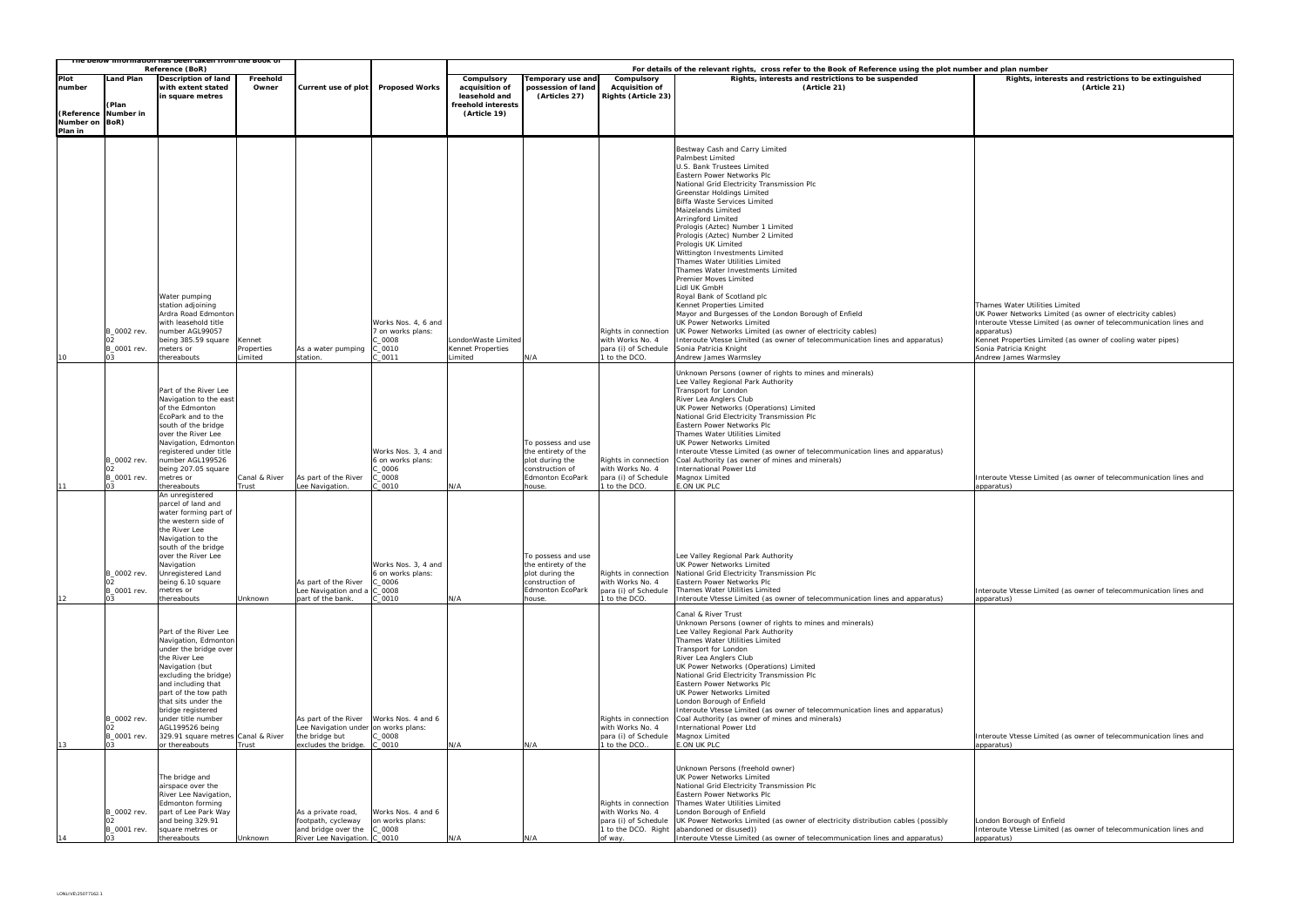|                                         |                                              | The below information has been taken from the book of<br>Reference (BoR)                                                                                                                                                                                                         |                                                     |                                                                                     |                                                                        |                                                                     | For details of the relevant rights, cross refer to the Book of Reference using the plot number and plan number |                                                                                                      |                                                                                                                                                                                                                                                                                                                                                                                                                                                                                                                                                                                                                                                                                                                                                                                |                                                                                                             |  |  |  |
|-----------------------------------------|----------------------------------------------|----------------------------------------------------------------------------------------------------------------------------------------------------------------------------------------------------------------------------------------------------------------------------------|-----------------------------------------------------|-------------------------------------------------------------------------------------|------------------------------------------------------------------------|---------------------------------------------------------------------|----------------------------------------------------------------------------------------------------------------|------------------------------------------------------------------------------------------------------|--------------------------------------------------------------------------------------------------------------------------------------------------------------------------------------------------------------------------------------------------------------------------------------------------------------------------------------------------------------------------------------------------------------------------------------------------------------------------------------------------------------------------------------------------------------------------------------------------------------------------------------------------------------------------------------------------------------------------------------------------------------------------------|-------------------------------------------------------------------------------------------------------------|--|--|--|
| Plot<br>number                          | and Plan<br>(Plan                            | Description of land<br>with extent stated<br>n square metres                                                                                                                                                                                                                     | Freehold<br>Owner                                   | Current use of plot                                                                 | <b>Proposed Works</b>                                                  | Compulsory<br>acquisition of<br>leasehold and<br>freehold interests | Temporary use and<br>possession of land<br>(Articles 27)                                                       | Compulsory<br><b>Acquisition of</b><br><b>Rights (Article 23)</b>                                    | Rights, interests and restrictions to be suspended<br>(Article 21)                                                                                                                                                                                                                                                                                                                                                                                                                                                                                                                                                                                                                                                                                                             | Rights, inte                                                                                                |  |  |  |
| (Reference<br>Number on BoR)<br>Plan in | Number in                                    |                                                                                                                                                                                                                                                                                  |                                                     |                                                                                     |                                                                        | (Article 19)                                                        |                                                                                                                |                                                                                                      |                                                                                                                                                                                                                                                                                                                                                                                                                                                                                                                                                                                                                                                                                                                                                                                |                                                                                                             |  |  |  |
|                                         |                                              | The part of Lee Park                                                                                                                                                                                                                                                             |                                                     |                                                                                     |                                                                        |                                                                     |                                                                                                                |                                                                                                      |                                                                                                                                                                                                                                                                                                                                                                                                                                                                                                                                                                                                                                                                                                                                                                                |                                                                                                             |  |  |  |
|                                         |                                              | Way to the west of<br>the River Lee<br>Navigation which<br>forms the approach to<br>and the western tip of<br>the bridge over the<br>River Lee Navigation<br>and the land<br>surrounding that part<br>of Lee Park Way,                                                           |                                                     |                                                                                     |                                                                        |                                                                     |                                                                                                                |                                                                                                      |                                                                                                                                                                                                                                                                                                                                                                                                                                                                                                                                                                                                                                                                                                                                                                                |                                                                                                             |  |  |  |
| 15                                      | B_0002 rev.<br>B_0001 rev.<br>03             | <b>Edmonton forming</b><br>part of the land<br>registered under<br>freehold title number<br>NGL243640 being<br>7710.62 square<br>metres or<br>thereabouts                                                                                                                        | Lee Valley<br>Regional Park<br>Authority            | As a roadway,<br>footpath, cycleway<br>and part of the Lee<br>Valley Regional Park. | Works Nos. 4 and 6<br>on works plans:<br>2_0008<br>C_0010              | N/A                                                                 | N/A                                                                                                            | Rights in connection<br>with Works No. 4<br>para (i) of Schedule<br>1 to the DCO. Right<br>of way.   | Lee Valley Regional Park Authority<br>Thames Water Utilities Limited<br>National Grid Electricity Transmission Plc<br>Eastern Power Networks Plc<br>London Borough of Enfield<br><b>UK Power Networks Limited</b><br>Interoute Vtesse Limited (as owner of telecommunication lines and apparatus)                                                                                                                                                                                                                                                                                                                                                                                                                                                                              | London Borough of E<br>Eastern Power Netwo<br>Interoute Vtesse Lim<br>apparatus)                            |  |  |  |
| 16                                      | B_0002 rev.<br>B_0001 rev.<br>03             | Land on the east of<br>the River Lee<br>Navigation to the<br>north of Lee Park Way<br>and to the west of<br>Lower Hall Lane,<br>Edmonton forming<br>part of the land<br>registered under title<br>number AGL225303<br>being 28916.72<br>square metres or<br>thereabouts          | <b>Thames Water</b><br>Utilities Limited Scrubland. |                                                                                     | Works Nos. 5 and 6<br>on works plans:<br>C_0009<br>C 0010              | N/A                                                                 | To possess and use<br>the entirety of the<br>plot as a<br>construction laydown Schedule 1 to the<br>area.      | Rights in connection<br>with Works No. 5 of<br>DCO.                                                  | Thames Water Utilities Limited<br>Lee Valley Regional Park Authority<br>Northumbrian Water Limited<br>Kennet Properties Limited<br>Camden Plant Limited<br>National Grid Electricity Transmission Plc<br>Eastern Power Networks Plc<br>UK Power Networks Limited<br>UK Power Networks Limited (as owner of electricity distribution cables (possibly<br>abandoned or disused)<br>Thames Water Ulitilities Limited (as owner of sludge mains)<br>Interoute Vtesse Limited (as owner of telecommunication lines and apparatus)<br>Thames Water Utilities Limited (as owner of potable water main)                                                                                                                                                                                | National Grid Electric<br>cable (electricity))<br>UK Power Nerworks I<br>Interoute Vtesse Lim<br>apparatus) |  |  |  |
| 17                                      | B_0002 rev.<br>B_0001 rev.<br>03             | Land to the east of<br>the River Lee<br>Navigation and north<br>of the bridge over the<br>River Lee Navigation,<br>being part of a tow<br>path and forming part<br>of the land registered<br>under title number<br>AGL199526 being<br>1215.53 square<br>metres or<br>thereabouts | Canal & River<br>Trust                              | A towpath.                                                                          | Works Nos. 4, 5 and<br>6 on works plans:<br>C_0008<br>C_0009<br>C_0010 | N/A                                                                 | N/A                                                                                                            | Rights in connection<br>with Works No. 4<br>para (i) and Works<br>No. 5 of Schedule 1<br>to the DCO. | UK Power Networks (Operations) Limited<br>National Grid Electricity Transmission Plc<br>Eastern Power Networks Plc<br>Thames Water Utilities Limited<br>Lee Valley Regional Park Authority<br>Transport for London<br>River Lea Anglers Club<br>Unknown Persons (owner of rights to mines and minerals)<br>UK Power Networks Limited<br>British Telecommunications Plc<br>London Borough of Enfield<br>UK Power Networks Limited (as owner of electricity distribution cables (possibly<br>abandoned or disused)<br>Thames Water Ulitilities Limited (as owner of sludge mains)<br>Interoute Vtesse Limited (as owner of telecommunication lines and apparatus)<br>Coal Authority (as owner of mines and minerals)<br>International Power Ltd<br>Magnox Limited<br>E.ON UK PLC | UK Power Nerworks L<br>Interoute Vtesse Lim<br>apparatus)                                                   |  |  |  |
| 18                                      | B_0002 rev.<br>B_0001 rev.<br>O <sub>3</sub> | The western half of<br>the junction road<br>leading from<br>Walthamstow<br>Avenue, Edmonton, to<br>Lower Hall Lane,<br>Edmonton, forming<br>part of the land<br>registered under title<br>number AGL289238<br>being 115.45 square<br>metres or<br>thereabouts                    | Thames Water                                        | Utilities Limited   A private road.                                                 | Works Nos. 5 and 6<br>on works plans:<br>$C_0009$<br>$C_0$ 0010        | N/A                                                                 | To possess and use<br>as part of the<br>construction laydown Schedule 1 to the<br>area.                        | Rights in connection<br>with Works No. 5 of<br>DCO.                                                  | Thames Water Utilities Limited<br>National Grid Electricity Transmission Plc<br>Eastern Power Networks Plc<br>Unknown Persons<br>British Telecommunications Plc<br>London Borough of Enfield<br>Transport for London<br>Interoute Vtesse Limited (as owner of telecommunication lines and apparatus)<br>Thames Water Utilities Limited (as owner of potable water main)                                                                                                                                                                                                                                                                                                                                                                                                        | Interoute Vtesse Limi<br>apparatus)                                                                         |  |  |  |
| 19                                      | B_0002 rev.<br>B_0001 rev.<br>03             | The eastern half of<br>the junction road<br>leading from<br>Walthamstow<br>Avenue, Edmonton, to<br>Lower Hall Lane,<br>Edmonton, forming<br>part of the land<br>registered under title<br>number AGL240014<br>being 114.74 square<br>metres or<br>thereabouts                    | Thames Water<br>Utilities Limited   A private road. |                                                                                     | Works Nos. 5 and 6<br>on works plans:<br>C_0009<br>$C_0$ 0010          | N/A                                                                 | To possess and use<br>as part of the<br>construction laydown Schedule 1 to the<br>area.                        | Rights in connection<br>with Works No. 5 of<br>DCO.                                                  | Thames Water Utilities Limited<br>National Grid Electricity Transmission Plc<br>Eastern Power Networks Plc<br>London Borough of Enfield<br>British Telecommunications Plc<br>London Borough of Enfield<br>Transport for London<br>Interoute Vtesse Limited (as owner of telecommunication lines and apparatus)<br>Thames Water Utilities Limited (as owner of potable water main)                                                                                                                                                                                                                                                                                                                                                                                              | Interoute Vtesse Lim<br>apparatus)                                                                          |  |  |  |

| er and plan number                                                                                                                          |
|---------------------------------------------------------------------------------------------------------------------------------------------|
| Rights, interests and restrictions to be extinguished<br>(Article 21)                                                                       |
|                                                                                                                                             |
|                                                                                                                                             |
|                                                                                                                                             |
|                                                                                                                                             |
|                                                                                                                                             |
|                                                                                                                                             |
|                                                                                                                                             |
|                                                                                                                                             |
|                                                                                                                                             |
|                                                                                                                                             |
|                                                                                                                                             |
|                                                                                                                                             |
| London Borough of Enfield                                                                                                                   |
| Eastern Power Networks Plc                                                                                                                  |
| Interoute Vtesse Limited (as owner of telecommunication lines and<br>apparatus)                                                             |
|                                                                                                                                             |
|                                                                                                                                             |
|                                                                                                                                             |
|                                                                                                                                             |
|                                                                                                                                             |
|                                                                                                                                             |
| National Grid Electricity Transmission Plc (as owner of underground control<br>cable (electricity))                                         |
| UK Power Nerworks Limited (as owner of 11kV overhead electricity line)<br>Interoute Vtesse Limited (as owner of telecommunication lines and |
| apparatus)                                                                                                                                  |
|                                                                                                                                             |
|                                                                                                                                             |
|                                                                                                                                             |
|                                                                                                                                             |
|                                                                                                                                             |
|                                                                                                                                             |
|                                                                                                                                             |
|                                                                                                                                             |
|                                                                                                                                             |
|                                                                                                                                             |
| UK Power Nerworks Limited (as owner of 11kV overhead electricity line)<br>Interoute Vtesse Limited (as owner of telecommunication lines and |
| apparatus)                                                                                                                                  |
|                                                                                                                                             |
|                                                                                                                                             |
|                                                                                                                                             |
|                                                                                                                                             |
|                                                                                                                                             |
|                                                                                                                                             |
| Interoute Vtesse Limited (as owner of telecommunication lines and                                                                           |
| apparatus)                                                                                                                                  |
|                                                                                                                                             |
|                                                                                                                                             |
|                                                                                                                                             |
|                                                                                                                                             |
|                                                                                                                                             |
|                                                                                                                                             |
|                                                                                                                                             |
| Interoute Vtesse Limited (as owner of telecommunication lines and<br>apparatus)                                                             |
|                                                                                                                                             |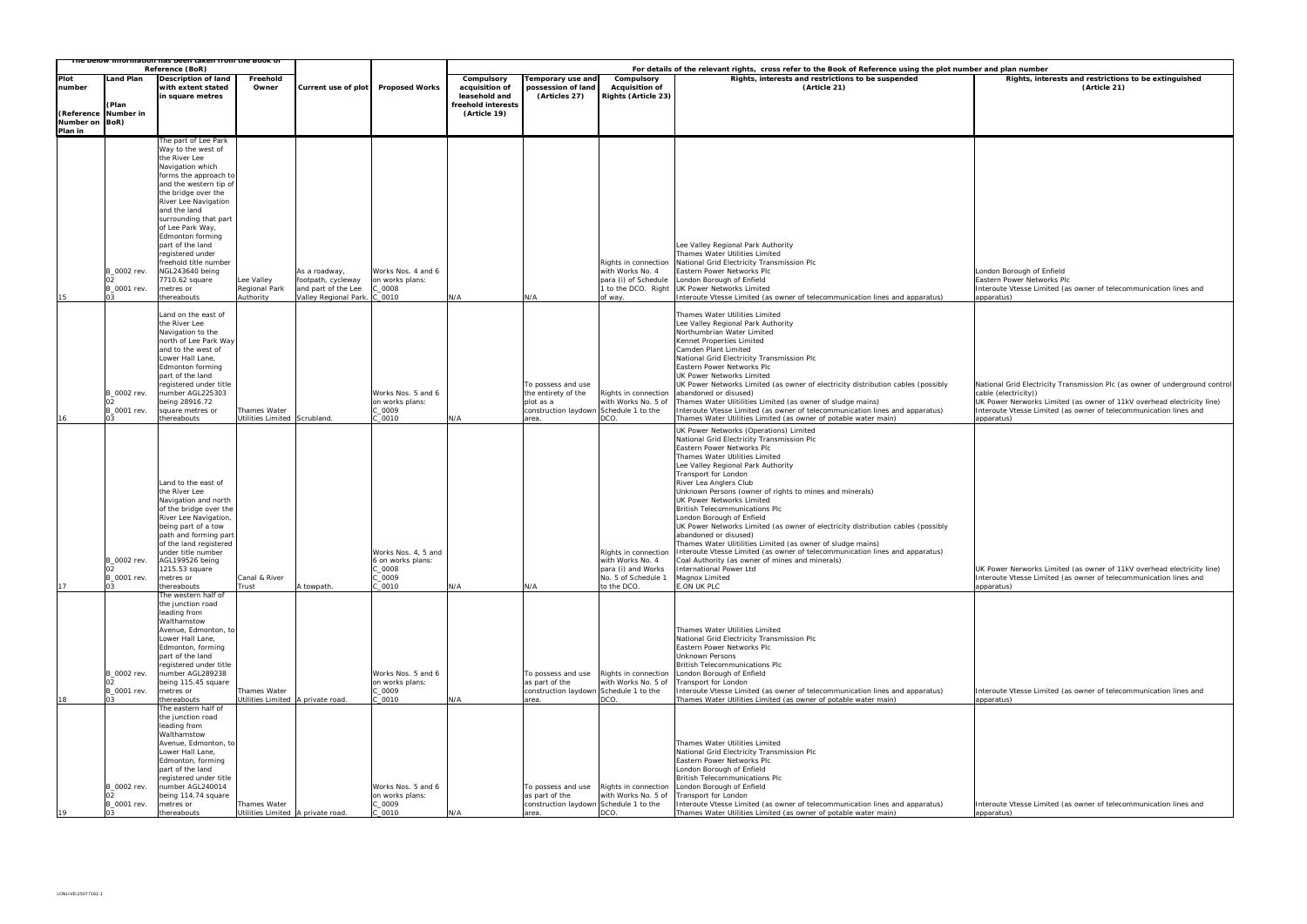|                           |                                              | <u>ne below information has been taken from the Book of</u><br>Reference (BoR)                                                                                                                                                                                                                                                                            |                                          |                                                                                                            |                                                                        |                                                                                     |                                                                                         |                                                                                                                                                                       |                                                                                                                                                                                                                                                                                                                                                                                                                                                                                                                                                                                                                                                                                                                                                                                              |                                                                                                                                                                                                                                |
|---------------------------|----------------------------------------------|-----------------------------------------------------------------------------------------------------------------------------------------------------------------------------------------------------------------------------------------------------------------------------------------------------------------------------------------------------------|------------------------------------------|------------------------------------------------------------------------------------------------------------|------------------------------------------------------------------------|-------------------------------------------------------------------------------------|-----------------------------------------------------------------------------------------|-----------------------------------------------------------------------------------------------------------------------------------------------------------------------|----------------------------------------------------------------------------------------------------------------------------------------------------------------------------------------------------------------------------------------------------------------------------------------------------------------------------------------------------------------------------------------------------------------------------------------------------------------------------------------------------------------------------------------------------------------------------------------------------------------------------------------------------------------------------------------------------------------------------------------------------------------------------------------------|--------------------------------------------------------------------------------------------------------------------------------------------------------------------------------------------------------------------------------|
| Plot<br>number            | Land Plan<br>Plan<br>(Reference Number in    | Description of land<br>with extent stated<br>in square metres                                                                                                                                                                                                                                                                                             | Freehold<br>Owner                        | Current use of plot                                                                                        | <b>Proposed Works</b>                                                  | Compulsory<br>acquisition of<br>leasehold and<br>freehold interests<br>(Article 19) | <b>Temporary use and</b><br>possession of land<br>(Articles 27)                         | Compulsory<br><b>Acquisition of</b><br>Rights (Article 23)                                                                                                            | For details of the relevant rights, cross refer to the Book of Reference using the plot number and plan number<br>Rights, interests and restrictions to be suspended<br>(Article 21)                                                                                                                                                                                                                                                                                                                                                                                                                                                                                                                                                                                                         | Rights, interests and restrictions to be extinguished<br>(Article 21)                                                                                                                                                          |
| Number on BoR)<br>Plan in |                                              |                                                                                                                                                                                                                                                                                                                                                           |                                          |                                                                                                            |                                                                        |                                                                                     |                                                                                         |                                                                                                                                                                       |                                                                                                                                                                                                                                                                                                                                                                                                                                                                                                                                                                                                                                                                                                                                                                                              |                                                                                                                                                                                                                                |
| 20                        | B_0002 rev.<br>B_0001 rev.<br>03             | Unregistered land<br>being the western end<br>of Lower Hall Lane,<br>Edmonton to the<br>north of Walthamstow<br>Avenue being 388.75<br>square metres or<br>thereabouts                                                                                                                                                                                    | Unknown<br>persons                       | A private road and<br>cycleway.                                                                            | Works Nos. 5 and 6<br>on works plans:<br>0009<br>0010                  | N/A                                                                                 | To possess and use<br>as part of the<br>construction laydown Schedule 1 to the<br>area. | Rights in connection<br>with Works No. 5 of<br>CO.                                                                                                                    | Thames Water Utilities Limited<br>Northumbrian Water Limited<br>National Grid Electricity Transmission Plc<br>Eastern Power Networks Plc<br>London Borough of Enfield<br>UK Power Networks Limited (as owner of electricity distribution cables (possibly<br>abandoned or disused)<br>Interoute Vtesse Limited (as owner of telecommunication lines and apparatus)<br>Thames Water Utilities Limited (as owner of potable water main)<br>Thames Water Utilities Limited (as owner of combined sewer)                                                                                                                                                                                                                                                                                         | Interoute Vtesse Limited (as owner of telecommunication lines and<br>apparatus)                                                                                                                                                |
| 21                        | B_0002 rev.<br>B_0001 rev.<br>0 <sup>3</sup> | The eastern tip of the<br>bridge over the River<br>Lee Navigation and<br>the eastern access<br>road leading to that<br>bridge being part of<br>Lee Park Way and the<br>land around that part<br>of Lee Park Way<br>forming part of the<br>land registered under<br>freehold title number<br>EGL250611 being<br>3614.84 square<br>metres or<br>thereabouts | Lee Valley<br>Regional Park<br>Authority | As a private road,<br>footpath, cycleway<br>and part of the Lee<br>Valley Regional Park.                   | Works Nos. 4, 5 and<br>6 on works plans:<br>$-0008$<br>$-0009$<br>0010 | N/A                                                                                 | N/A                                                                                     | Rights in connection<br>with Works Nos. 4<br>para (i) and 5 of<br>Schedule 1 to the<br>DCO. Right of way.<br>Compulsory<br>acquisition of TFL's<br>right to maintain. | Lee Valley Regional Park Authority<br>National Grid Electricity Transmission Plc<br>Eastern Power Networks Plc<br>Canal & River Trust<br>UK Power Networks (Operations) Limited<br>Thames Water Utilities Limited<br>London Borough of Enfield<br>UK Power Networks Limited<br>E.ON UK Plc<br>UK Power Networks Limited (as owner of electricity distribution cables (possibly<br>abandoned or disused)<br>Thames Water Ulitilities Limited (as owner of sludge mains)<br>Interoute Vtesse Limited (as owner of telecommunication lines and apparatus)                                                                                                                                                                                                                                       | E.ON UK Plc<br>National Grid Electricity Transmission Plc (as owner of underground<br>cable (electricity))<br>Interoute Vtesse Limited (as owner of telecommunication lines and<br>apparatus)                                  |
| 22                        | B_0002 rev.<br>02<br>B_0001 rev.             | Land at the southern<br>end of Lee Park Way<br>and land surrounding<br>that part of Lee Park<br>Way, Edmonton<br>forming part of the<br>land registered under<br>freehold title number<br>AGL332793 being<br>1113.38 square<br>metres or<br>thereabouts                                                                                                   | Thames Water                             | As a private road,<br>footpath, cycleway<br>and part of the Lee<br>Utilities Limited Valley Regional Park. | Works Nos. 4 and 6<br>on works plans:<br>0000<br>$-0010$               | N/A                                                                                 | N/A                                                                                     | Rights in connection<br>with Works No. 4<br>para (i) of Schedule<br>1 to the DCO. Right<br>of way. Compulsory<br>acquisition of TFL's<br>right to maintain.           | Thames Water Utilities Limited<br>National Grid Electricity Transmission Plc<br>Eastern Power Networks Plc<br><b>British Telecommunications Plc</b><br>UK Power Networks Limited<br>London Borough of Enfield<br>Transport for London<br>Lee Valley Regional Park Authority<br>E.ON UK Plc<br>UK Power Networks Limited (as owner of electricity distribution cables (possibly<br>abandoned or disused)<br>Thames Water Ulitilities Limited (as owner of sludge mains)<br>Interoute Vtesse Limited (as owner of telecommunication lines and apparatus)<br>British Telecommunications Plc (as owner of data and telecommunication cables)<br>British Telecommunications Plc (as owner of BT telecommunication junction box)<br>UK Power Networks Limited (as owner of electricity substation) | E.ON UK Plc<br>Interoute Vtesse Limited (as owner of telecommunication lines and<br>apparatus)<br>UK Power Networks Limited (as owner of electricity substation)<br>UK Power Networks Limited (as owner of electricity cables) |
| 23                        | B_0002 rev.<br>B_0001 rev.<br>O <sub>3</sub> | Land on the eastern<br>bank of the River Lee<br>Navigation, Edmonton<br>and south of the<br>bridge over the River<br>Lee Navigation<br>forming part of the<br>land registered under<br>freehold title number<br>AGL199526 being<br>77.95 square metres Canal & River<br>of thereabouts                                                                    | Trust                                    | Part of the Lee Valley C_0008<br>Regional Park.                                                            | Works Nos. 4 and 6<br>on works plans:<br>0010                          | N/A                                                                                 | N/A                                                                                     | Rights in connection<br>with Works No. 4<br>para (i) of Schedule<br>1 to the DCO.<br>Compulsory<br>acquisition of TFL's<br>right to maintain.                         | Thames Water Utilities Limited<br>National Grid Electricity Transmission Plc<br>Eastern Power Networks Plc<br>UK Power Networks (Operations) Limited<br>Transport for London<br>River Lea Anglers Club<br>Lee Valley Regional Park Authority<br>Unknown Persons (owner of rights of mines and minerals)<br>UK Power Networks Limited<br>Canal & River Trust<br>UK Power Networks Limited (as owner of electricity distribution cables (possibly<br>abandoned or disused)<br>Thames Water Ulitilities Limited (as owner of sludge mains)<br>Interoute Vtesse Limited (as owner of telecommunication lines and apparatus)<br>Coal Authority (as owner of mines and minerals)<br>International Power Ltd<br>Magnox Limited<br>E.ON UK PLC                                                       | Interoute Vtesse Limited (as owner of telecommunication lines and<br>apparatus)                                                                                                                                                |
| 24                        | B_0002 rev.<br>B_0001 rev.                   | Land to the east of<br>the River Lee<br>Navigation, west of<br>Advent Way and<br>south of Lee Park<br>Way, Edmonton<br>forming part of the<br>land registered under<br>freehold title number<br>EGL330626 being<br>1192.75 square<br>metres or<br>thereabouts                                                                                             | Transport for<br>London                  | Regional Park,<br>containing cycleways C_0008<br>and footpaths.                                            | Part of the Lee Valley Works Nos. 4 and 6<br>on works plans:<br>C 0010 | N/A                                                                                 | N/A                                                                                     | Rights in connection<br>with Works No. 4<br>para (i) of Schedule<br>1 to the DCO.<br>Compulsory<br>acquisition of TFL's<br>right to maintain.                         | Transport for London<br>HSBC Bank Pension Trust (UK) Limited<br>Lee Valley Regional Park Authority<br>Hastingwood Securities Limited<br>The Department for Environment, Food and Rural Affairs (as successor to the Minister<br>of Public Building and Works)<br>Achilleas Kariacou, Mikolaos Michael Kokkinos (also known as Nicolaos Michael<br>Kokkinos) and Cospas Andrew Garibaldinos (also known as Costakis Andreou<br>Garibaldinos)<br>Bela Stark<br>Friat Ozdil, Serhat Ozdil and Bektas Ozdil<br>Irfan Osman Hakki and Linda Joyce Hakki<br>Viewhill Limited<br>Peregrine Developments (Guernsey) Limited<br>Christopher George Cox, Stuart Andrew Histed, Valerie Ruth Cox and Andre Marcus<br>Cox<br>Sweet Mahall Limited<br>Phillip Stuart Bowler                               | Interoute Vtesse Limited (as owner of telecommunication lines and<br>apparatus)                                                                                                                                                |

| er and plan number                                                              |
|---------------------------------------------------------------------------------|
| Rights, interests and restrictions to be extinguished                           |
| (Article 21)                                                                    |
|                                                                                 |
|                                                                                 |
|                                                                                 |
|                                                                                 |
|                                                                                 |
|                                                                                 |
|                                                                                 |
|                                                                                 |
|                                                                                 |
|                                                                                 |
|                                                                                 |
|                                                                                 |
| Interoute Vtesse Limited (as owner of telecommunication lines and               |
| apparatus)                                                                      |
|                                                                                 |
|                                                                                 |
|                                                                                 |
|                                                                                 |
|                                                                                 |
|                                                                                 |
|                                                                                 |
|                                                                                 |
|                                                                                 |
| E.ON UK Plc                                                                     |
| National Grid Electricity Transmission Plc (as owner of underground control     |
| cable (electricity))                                                            |
| Interoute Vtesse Limited (as owner of telecommunication lines and               |
| apparatus)                                                                      |
|                                                                                 |
|                                                                                 |
|                                                                                 |
|                                                                                 |
|                                                                                 |
|                                                                                 |
|                                                                                 |
|                                                                                 |
|                                                                                 |
|                                                                                 |
|                                                                                 |
| E.ON UK Plc                                                                     |
| Interoute Vtesse Limited (as owner of telecommunication lines and<br>apparatus) |
| UK Power Networks Limited (as owner of electricity substation)                  |
| UK Power Networks Limited (as owner of electricity cables)                      |
|                                                                                 |
|                                                                                 |
|                                                                                 |
|                                                                                 |
|                                                                                 |
|                                                                                 |
|                                                                                 |
|                                                                                 |
|                                                                                 |
|                                                                                 |
|                                                                                 |
|                                                                                 |
|                                                                                 |
|                                                                                 |
|                                                                                 |
| Interoute Vtesse Limited (as owner of telecommunication lines and               |
| apparatus)                                                                      |
|                                                                                 |
|                                                                                 |
|                                                                                 |
|                                                                                 |
|                                                                                 |
|                                                                                 |
|                                                                                 |
|                                                                                 |
|                                                                                 |
|                                                                                 |
|                                                                                 |
|                                                                                 |
|                                                                                 |
|                                                                                 |
|                                                                                 |
| Interoute Vtesse Limited (as owner of telecommunication lines and               |
| apparatus)                                                                      |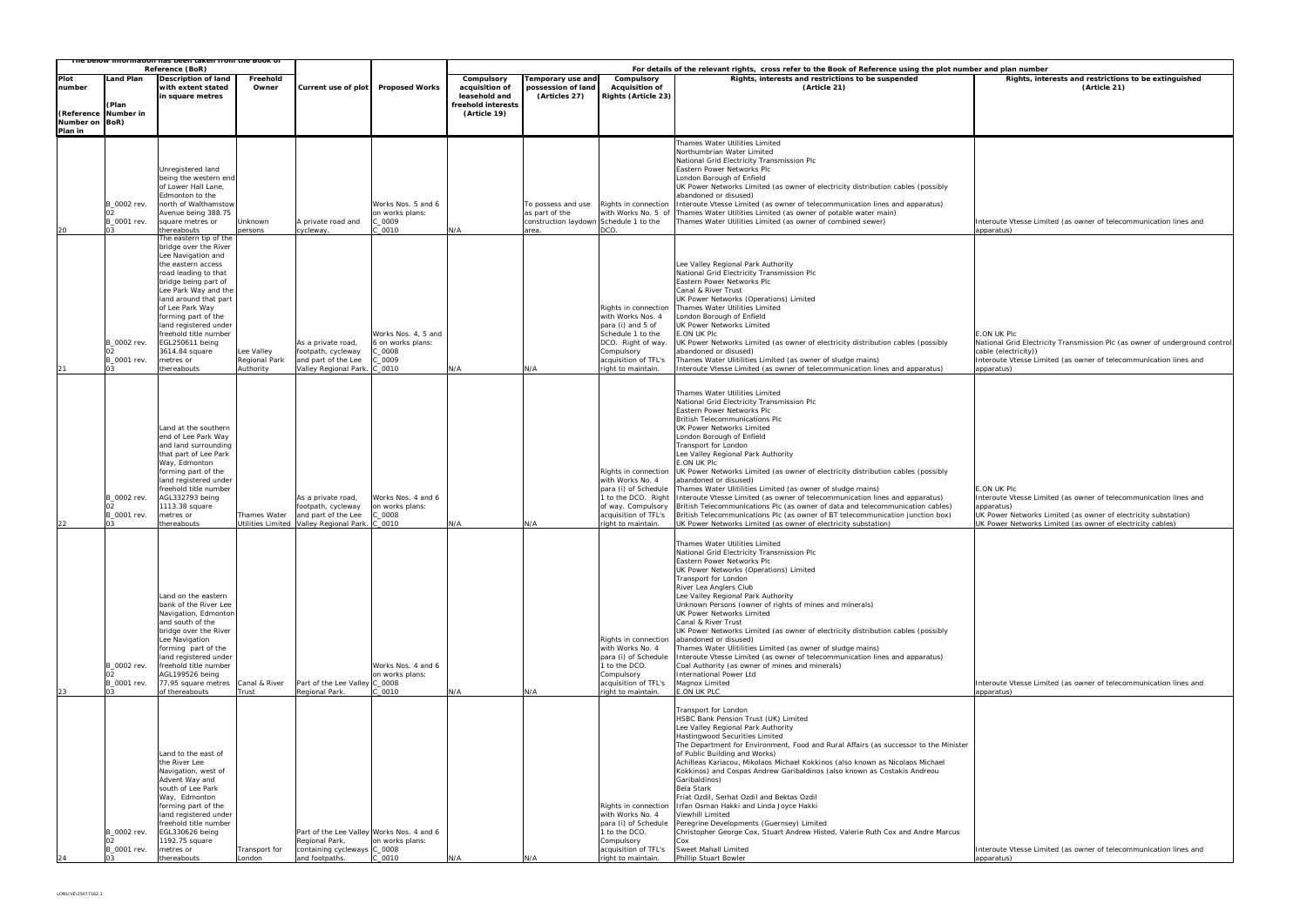|                                         |                                  | The below information has been taken from the Book of<br>Reference (BoR)                                                                                                                                                                                                      |                         |                                                                                                       |                                                                 | For details of the relevant rights, cross refer to the Book of Reference using the plot number and plan number |                                                                 |                                                                                                                                               |                                                                                                                                                                                                                                                                                                                                                                                                                                                                                                                                                                                                                                                                                                    |                                                                                                                                                   |  |  |  |
|-----------------------------------------|----------------------------------|-------------------------------------------------------------------------------------------------------------------------------------------------------------------------------------------------------------------------------------------------------------------------------|-------------------------|-------------------------------------------------------------------------------------------------------|-----------------------------------------------------------------|----------------------------------------------------------------------------------------------------------------|-----------------------------------------------------------------|-----------------------------------------------------------------------------------------------------------------------------------------------|----------------------------------------------------------------------------------------------------------------------------------------------------------------------------------------------------------------------------------------------------------------------------------------------------------------------------------------------------------------------------------------------------------------------------------------------------------------------------------------------------------------------------------------------------------------------------------------------------------------------------------------------------------------------------------------------------|---------------------------------------------------------------------------------------------------------------------------------------------------|--|--|--|
| Plot<br>number                          | Land Plan                        | <b>Description of land</b><br>with extent stated<br>in square metres                                                                                                                                                                                                          | Freehold<br>Owner       | Current use of plot                                                                                   | <b>Proposed Works</b>                                           | Compulsory<br>acquisition of<br>leasehold and                                                                  | <b>Temporary use and</b><br>possession of land<br>(Articles 27) | Compulsory<br><b>Acquisition of</b><br><b>Rights (Article 23)</b>                                                                             | Rights, interests and restrictions to be suspended<br>(Article 21)                                                                                                                                                                                                                                                                                                                                                                                                                                                                                                                                                                                                                                 | Rights, interests and restrictions to be extinguished<br>(Article 21)                                                                             |  |  |  |
| (Reference<br>Number on BoR)<br>Plan in | (Plan<br><b>Number in</b>        |                                                                                                                                                                                                                                                                               |                         |                                                                                                       |                                                                 | freehold interests<br>(Article 19)                                                                             |                                                                 |                                                                                                                                               |                                                                                                                                                                                                                                                                                                                                                                                                                                                                                                                                                                                                                                                                                                    |                                                                                                                                                   |  |  |  |
| 24 (con't)                              |                                  |                                                                                                                                                                                                                                                                               |                         |                                                                                                       |                                                                 |                                                                                                                |                                                                 |                                                                                                                                               | <b>Blitz Hire Limited</b><br>Panayiotis Michael and Andriana Michael<br>Bashir Ahmad<br>London & Metropolitan Recycling Limited<br>Zefilix Limited<br>Arriva London North Limited<br>Thames Water Utilities Limited<br>London Borough of Enfield<br><b>British Telecommunications Plc</b><br>UK Power Networks Limited<br>National Grid Electricity Transmission Plc<br>Eastern Power Networks Plc<br>UK Power Networks Limited (as owner of electricity distribution cables (possibly<br>abandoned or disused)<br>Thames Water Ulitilities Limited (as owner of sludge mains)<br>Interoute Vtesse Limited (as owner of telecommunication lines and apparatus)<br>Fred Liebetruth Limited          |                                                                                                                                                   |  |  |  |
| 25                                      | B_0002 rev.<br>B 0001 rev.<br>03 | Land lying to the<br>north of Advent Way<br>and east of the River<br>Lee Navigation,<br>Edmonton registered<br>under freehold title<br>number EGL308689<br>being 293.64 square<br>metres or<br>thereabouts                                                                    | Raheem Iqbal            | Part of the Lee Valley<br>Regional Park.                                                              | Works Nos. 4 and 6<br>on works plans:<br>C 0008<br>0010         | N/A                                                                                                            | N/A                                                             | Rights in connection<br>with Works No. 4<br>para (i) of Schedule<br>1 to the DCO.<br>Compulsory<br>acquisition of TFL's<br>right to maintain. | Rajheem Iqbal<br>Transport for London<br>Canal & River Trust<br><b>British Telecommunications Plc</b><br>Unknown Persons (owner of rights of mines and minerals)<br>UK Power Networks Limited<br>National Grid Electricity Transmission Plc<br>Eastern Power Networks Plc<br>Thames Water Utilities Limited<br>UK Power Networks Limited (as owner of electricity distribution cables (possibly<br>abandoned or disused)<br>Thames Water Ulitilities Limited (as owner of sludge mains)<br>Interoute Vtesse Limited (as owner of telecommunication lines and apparatus)<br>Coal Authority (as owner of mines and minerals)                                                                         | Interoute Vtesse Limited (as owner of telecommunication lines and<br>apparatus)                                                                   |  |  |  |
| 26                                      | B_0002 rev.<br>B_0001 rev.       | Land on the eastern<br>bank of the River Lee<br>Navigation, Edmonton<br>and north of Advent<br>Way registered under<br>freehold title number<br>AGL157299 being<br>26.63 square metres<br>or thereabouts                                                                      | Transport for<br>London | Part of the Lee Valley<br>Regional Park.                                                              | Works Nos. 4 and 6<br>on works plans:<br>C_0008<br>C 0010       | N/A                                                                                                            | N/A                                                             | Rights in connection<br>with Works No. 4<br>para (i) of Schedule<br>1 to the DCO.<br>Compulsory<br>acquisition of TFL's<br>right to maintain. | Canal & River Trust<br>UK Power Networks Limited<br>National Grid Electricity Transmission Plc<br>Eastern Power Networks Plc<br>Thames Water Utilities Limited<br>Unknown persons (beneficiary of easements and covenants imposed before 31 August<br>2006)<br>Interoute Vtesse Limited (as owner of telecommunication lines and apparatus)                                                                                                                                                                                                                                                                                                                                                        | Interoute Vtesse Limited (as owner of telecommunication lines and<br>apparatus)                                                                   |  |  |  |
| 27                                      | B_0002 rev.<br>B_0001 rev.       | Land immediately<br>north of Advent Way<br>to the east of the<br>River Lee Navigation,<br>Edmonton forming<br>part of the land<br>registered under<br>freehold title number<br>EGL323533 being<br>335.09 square metres Transport for<br>or thereabouts<br>The western side of | London                  | Part of the Lee Valley Works Nos. 4 and 6<br>Regional Park,<br>containing cycleways<br>and footpaths. | on works plans:<br>C_0008<br>C 0010                             | N/A                                                                                                            | N/A                                                             | Rights in connection<br>with Works No. 4<br>para (i) of Schedule<br>1 to the DCO.<br>Compulsory<br>acquisition of TFL's<br>right to maintain. | Transport for London<br>Canal & River Trust<br>UK Power Networks Limited<br><b>British Telecommunications Plc</b><br>London Borough of Enfield<br>National Grid Electricity Transmission Plc<br>Eastern Power Networks Plc<br>Thames Water Utilities Limited<br>UK Power Networks Limited (as owner of electricity distribution cables (possibly<br>abandoned or disused)<br>Interoute Vtesse Limited (as owner of telecommunication lines and apparatus)<br>Unknown Persons (beneficiary of easements and covenants imposed before 13 October<br>2009)<br>National Grid Electricity Transmission Plc<br>Thames Water Utilities Limited<br>Eastern Power Networks PLC<br>UK Power Networks Limited | Interoute Vtesse Limited (as owner of telecommunication lines and<br>apparatus)                                                                   |  |  |  |
| 28                                      | B_0002 rev.<br>B_0001 rev.<br>03 | the junction of Lee<br>Park Way and Advent<br>Way forming part of<br>the land registered<br>under title number<br>AGL206348 being<br>27.56 metres or<br>thereabouts                                                                                                           | Transport for<br>London | Pavement of public<br>highway.                                                                        | Works Nos. 4 and 6<br>on works plans:<br>20008<br>0010          | N/A                                                                                                            | N/A                                                             | Rights in connection<br>with Works No. 4<br>para (i) of Schedule<br>1 to the DCO.                                                             | <b>British Telecommunications Plc</b><br>UK Power Networks Limited (as owner of electricity distribution cables (possibly<br>abandoned or disused)<br>Thames Water Ulitilities Limited (as owner of sludge mains)<br>Interoute Vtesse Limited (as owner of telecommunication lines and apparatus)<br>Thames Water Utilities Limited (as owner of potable water main)<br>British Telecommunications Plc (as owner of data and telecommunication cables)                                                                                                                                                                                                                                             | Interoute Vtesse Limited (as owner of telecommunication lines and<br>apparatus)                                                                   |  |  |  |
| 29                                      | B_0002 rev.<br>B_0001 rev.       | The eastern side of<br>the junction of Lee<br>Park Way and Advent<br>Way forming part of<br>the land registered<br>under title number<br>AGL266348 being<br>33.31 metres or<br>thereabouts                                                                                    | Transport for<br>London | Pavement of public<br>highway.                                                                        | Works Nos. 4 and 6<br>on works plans:<br>$C_0008$<br>$C_0$ 0010 | N/A                                                                                                            | N/A                                                             | Rights in connection<br>with Works No. 4<br>para (i) of Schedule<br>1 to the DCO.                                                             | Unknown Persons (beneficiary of easements and covenants imposed before 13 October<br>2009)<br>National Grid Electricity Transmission Plc<br>Thames Water Utilities Limited<br>Eastern Power Networks PLC<br>UK Power Networks Limited<br><b>British Telecommunications Plc</b><br>Interoute Vtesse Limited (as owner of telecommunication lines and apparatus)<br>Thames Water Utilities Limited (as owner of potable water main)<br>British Telecommunications Plc (as owner of data and telecommunication cables)<br>British Telecommunications Plc (as owner of BT telecommunication junction box)                                                                                              | Interoute Vtesse Limited (as owner of telecommunication lines and<br>apparatus)<br>UK Power Networks Limited (as owner of electricity substation) |  |  |  |

| er and plan number                                                |
|-------------------------------------------------------------------|
| Rights, interests and restrictions to be extinguished             |
| (Article 21)                                                      |
|                                                                   |
|                                                                   |
|                                                                   |
|                                                                   |
|                                                                   |
|                                                                   |
|                                                                   |
|                                                                   |
|                                                                   |
|                                                                   |
|                                                                   |
|                                                                   |
|                                                                   |
|                                                                   |
|                                                                   |
|                                                                   |
|                                                                   |
|                                                                   |
|                                                                   |
|                                                                   |
|                                                                   |
|                                                                   |
|                                                                   |
|                                                                   |
|                                                                   |
|                                                                   |
|                                                                   |
|                                                                   |
|                                                                   |
|                                                                   |
|                                                                   |
|                                                                   |
|                                                                   |
|                                                                   |
| Interoute Vtesse Limited (as owner of telecommunication lines and |
| apparatus)                                                        |
|                                                                   |
|                                                                   |
|                                                                   |
|                                                                   |
|                                                                   |
|                                                                   |
|                                                                   |
| Interoute Vtesse Limited (as owner of telecommunication lines and |
| apparatus)                                                        |
|                                                                   |
|                                                                   |
|                                                                   |
|                                                                   |
|                                                                   |
|                                                                   |
|                                                                   |
|                                                                   |
|                                                                   |
|                                                                   |
|                                                                   |
|                                                                   |
| Interoute Vtesse Limited (as owner of telecommunication lines and |
| apparatus)                                                        |
|                                                                   |
|                                                                   |
|                                                                   |
|                                                                   |
|                                                                   |
|                                                                   |
|                                                                   |
|                                                                   |
|                                                                   |
|                                                                   |
|                                                                   |
| Interoute Vtesse Limited (as owner of telecommunication lines and |
| apparatus)                                                        |
|                                                                   |
|                                                                   |
|                                                                   |
|                                                                   |
|                                                                   |
|                                                                   |
|                                                                   |
| Interoute Vtesse Limited (as owner of telecommunication lines and |
| apparatus)                                                        |
| UK Power Networks Limited (as owner of electricity substation)    |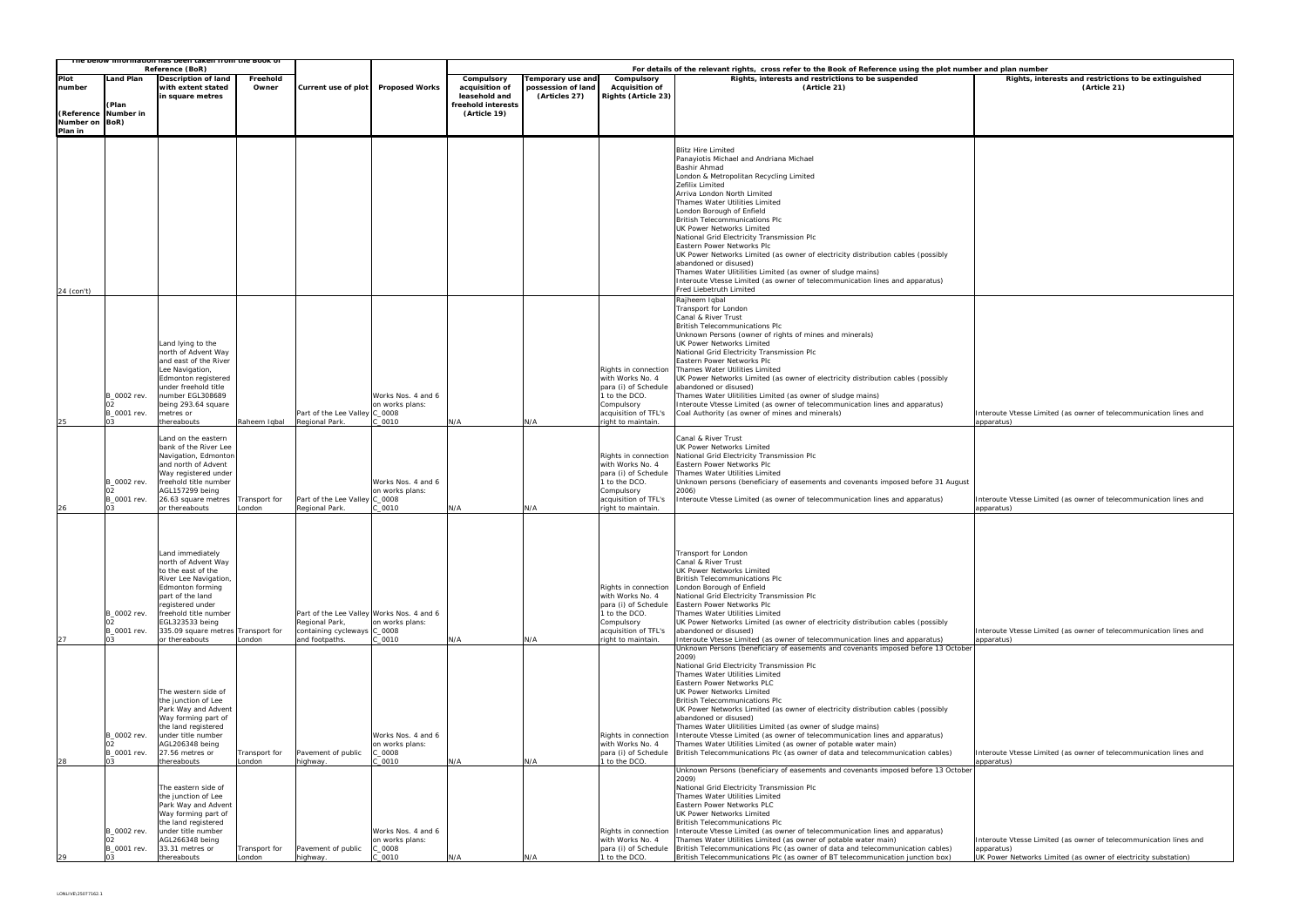| ne below information has been taken from the book of |                                                                      |                                                                                                                                                                                                                                                                                                                                                                                                                              |                                 |                                                                                                                                           |                                                                                                                                         |                                            |                                                |                                                                                                                                                                                         |                                                                                                                                                                                                                                                                                                                                                                                                   |                                                                                                                                                                                                                                                                                                                                                                                                                                                                                                                                                                                                                                                                                                                                                                                                                                                                                                                                                                                                                                                                   |  |  |  |
|------------------------------------------------------|----------------------------------------------------------------------|------------------------------------------------------------------------------------------------------------------------------------------------------------------------------------------------------------------------------------------------------------------------------------------------------------------------------------------------------------------------------------------------------------------------------|---------------------------------|-------------------------------------------------------------------------------------------------------------------------------------------|-----------------------------------------------------------------------------------------------------------------------------------------|--------------------------------------------|------------------------------------------------|-----------------------------------------------------------------------------------------------------------------------------------------------------------------------------------------|---------------------------------------------------------------------------------------------------------------------------------------------------------------------------------------------------------------------------------------------------------------------------------------------------------------------------------------------------------------------------------------------------|-------------------------------------------------------------------------------------------------------------------------------------------------------------------------------------------------------------------------------------------------------------------------------------------------------------------------------------------------------------------------------------------------------------------------------------------------------------------------------------------------------------------------------------------------------------------------------------------------------------------------------------------------------------------------------------------------------------------------------------------------------------------------------------------------------------------------------------------------------------------------------------------------------------------------------------------------------------------------------------------------------------------------------------------------------------------|--|--|--|
|                                                      |                                                                      | Reference (BoR)                                                                                                                                                                                                                                                                                                                                                                                                              |                                 |                                                                                                                                           |                                                                                                                                         |                                            |                                                |                                                                                                                                                                                         | For details of the relevant rights, cross refer to the Book of Reference using the plot number and plan number                                                                                                                                                                                                                                                                                    |                                                                                                                                                                                                                                                                                                                                                                                                                                                                                                                                                                                                                                                                                                                                                                                                                                                                                                                                                                                                                                                                   |  |  |  |
| Plot<br>number                                       | and Plan                                                             | Description of land<br>with extent stated                                                                                                                                                                                                                                                                                                                                                                                    | Freehold<br>Owner               | Current use of plot                                                                                                                       | <b>Proposed Works</b>                                                                                                                   | Compulsory<br>acquisition of               | <b>Temporary use and</b><br>possession of land | Compulsory<br><b>Acquisition of</b>                                                                                                                                                     | Rights, interests and restrictions to be suspended<br>(Article 21)                                                                                                                                                                                                                                                                                                                                | Rights, interests and restrictions to be extinguished<br>(Article 21)                                                                                                                                                                                                                                                                                                                                                                                                                                                                                                                                                                                                                                                                                                                                                                                                                                                                                                                                                                                             |  |  |  |
|                                                      | (Plan                                                                | in square metres                                                                                                                                                                                                                                                                                                                                                                                                             |                                 |                                                                                                                                           |                                                                                                                                         | leasehold and<br>freehold interests        | (Articles 27)                                  | <b>Rights (Article 23)</b>                                                                                                                                                              |                                                                                                                                                                                                                                                                                                                                                                                                   |                                                                                                                                                                                                                                                                                                                                                                                                                                                                                                                                                                                                                                                                                                                                                                                                                                                                                                                                                                                                                                                                   |  |  |  |
| (Reference Number in<br>Number on BoR)<br>Plan in    |                                                                      |                                                                                                                                                                                                                                                                                                                                                                                                                              |                                 |                                                                                                                                           |                                                                                                                                         | (Article 19)                               |                                                |                                                                                                                                                                                         |                                                                                                                                                                                                                                                                                                                                                                                                   |                                                                                                                                                                                                                                                                                                                                                                                                                                                                                                                                                                                                                                                                                                                                                                                                                                                                                                                                                                                                                                                                   |  |  |  |
|                                                      | 3_0002 rev.                                                          | Land leading to and<br>including the<br>southern entrance to<br>he Edmonton:<br>EcoPark, Edmonton to<br>the north of The<br>North Circular Road<br>London registered<br>under freehold title<br>number AGL277183<br>being 1844.54 square                                                                                                                                                                                     |                                 | Waste management Works Nos. 4 and 6<br>site including an                                                                                  | on works plans:                                                                                                                         |                                            |                                                | Rights in connection<br>with Works No. 4                                                                                                                                                | <b>Environment Agency</b><br>National Grid Gas Plc<br>Thames Water Utilities Limited<br>Transport for London<br>Kennet Properties Limited<br>British Telecommunications Plc<br>London Borough of Enfield<br>UK Power Networks Limited<br>National Grid Electricity Transmission Plc<br>Eastern Power Networks Plc                                                                                 | David Hughes and John Victor Peacock<br>(as trustees of the Edmonton Sea Cadet Corps)<br><b>Ballast Phoenix Limited</b><br>Thames Water Utilities Limited<br>Kennet Properties Limited<br>National Grid Gas Plc (as owner of 2 gas mains)<br>Interoute Vtesse Limited (as owner of telecommunication lines and<br>apparatus)<br>LondonWaste Limited (as owner of potable water pipes)<br>Thames Water Utilities Limited (as owner of potable water pipe)<br>LondonWaste Limited (as owner of telecommunication, CCTV and data<br>cables)<br>LondonWaste Limited (as owner of electricity cables)                                                                                                                                                                                                                                                                                                                                                                                                                                                                  |  |  |  |
| 30                                                   | B_0001 rev.<br>03                                                    | metres or<br>thereabouts                                                                                                                                                                                                                                                                                                                                                                                                     | LondonWaste<br>Limited          | energy from waste<br>facility.                                                                                                            | 000<br>0010                                                                                                                             | N/A                                        | N/A                                            | para (i) of Schedule<br>1 to the DCO.                                                                                                                                                   | Interoute Vtesse Limited (as owner of telecommunication lines and apparatus)<br>Thames Water Utilities Limited (as owner of potable water main)                                                                                                                                                                                                                                                   | British Telecommunication Plc (as owner of telecommunication lines and<br>apparatus)                                                                                                                                                                                                                                                                                                                                                                                                                                                                                                                                                                                                                                                                                                                                                                                                                                                                                                                                                                              |  |  |  |
| 31                                                   | 3_0002 rev.<br>B_0001 rev.<br>03                                     | Part of Advent Way to<br>the north of the North<br>Circular Road and<br>immediately south of<br>the southern entrance<br>from the Edmonton<br>Ecopark, Edmonton<br>forming part of the<br>land registered under<br>title number<br>AGL277184 being<br>415.76 square metres Transport for<br>or thereabouts                                                                                                                   | London                          | As a public highway.                                                                                                                      | Works Nos. 4 and 6<br>on works plans:<br>$C_0$ 0008<br>C 0010                                                                           | N/A                                        | N/A                                            | Rights in connection<br>with Works No. 4<br>para (i) of Schedule<br>1 to the DCO.                                                                                                       | Transport for London<br><b>Environment Agency</b><br>National Grid Gas Plc<br>Thames Water Utilities Limited<br>British Telecommunications Plc<br>London Borough of Enfield<br>UK Power Networks Limited<br>National Grid Electricity Transmission Plc<br>Eastern Power Networks Plc<br>Kennet Properties Limited<br>Interoute Vtesse Limited (as owner of telecommunication lines and apparatus) | Thames Water Utilities Limited<br>Kennet Properties Limited<br>National Grid Gas Plc (as owner of 2 gas mains)<br>Interoute Vtesse Limited (as owner of telecommunication lines and<br>apparatus)<br>Thames Water Utilities Limited (as owner of potable water pipe)                                                                                                                                                                                                                                                                                                                                                                                                                                                                                                                                                                                                                                                                                                                                                                                              |  |  |  |
| 32<br>33                                             | 3_0002 rev.<br>B_0001 rev.<br>03<br>B_0002 rev.<br>B_0001 rev.<br>03 | A parcel of<br>unregistered land<br>being the buttress of<br>the bridge over the<br>River Lee Navigation<br>on the western bank<br>of the River Lee<br>Navigation (and the<br>part of Lee Park Way<br>running over the<br>buttress) and being<br>222.63 square metres<br>or thereabouts<br>A parcel of<br>unregistered land at<br>the north west edge<br>of the Edmonton<br>EcoPark being 470.62<br>metres or<br>thereabouts | Unknown<br>Unknown              | As part of the bridge<br>over the River Lee<br>Navigation and a<br>road, footpath and<br>cycleway.<br>As part of the<br>Edmonton EcoPark. | Works Nos. 4 and 6<br>on works plans:<br>$_00008$<br>0010<br>Works Nos. 1a, 1b, 4<br>and 6 on works<br>plans:<br>20002<br>0000<br>20010 | N/A<br>Unknown persons<br>(freehold owner) | N/A<br>N/A                                     | Rights in connection<br>with Works No. 4<br>para (i) of Schedule<br>1 to the DCO. Right<br>of way.<br>Rights in connection<br>with Works No. 4<br>para (i) of Schedule<br>1 to the DCO. | Unknown Persons (freehold owner)<br>UK Power Networks Limited<br>National Grid Electricity Transmission Plc<br>Eastern Power Networks Plc<br>Thames Water Utilities Limited<br>London Borough of Enfield<br>Interoute Vtesse Limited (as owner of telecommunication lines and apparatus)<br>Unknown persons<br>Interoute Vtesse Limited (as owner of telecommunication lines and apparatus)       | London Borough of Enfield<br>Interoute Vtesse Limited (as owner of telecommunication lines and<br>apparatus)<br>Interoute Vtesse Limited (as owner of telecommunication lines and<br>apparatus)<br>LondonWaste Limited (as owner of potable water pipes)<br>LondonWaste Limited (as owner of telecommunication, CCTV and data<br>cables)<br>LondonWaste Limited (as owner of electricity cables)                                                                                                                                                                                                                                                                                                                                                                                                                                                                                                                                                                                                                                                                  |  |  |  |
| 34                                                   | 3_0002 rev.<br>B_0001 rev.                                           | Part of Ardra Road to<br>the immediate north<br>of Deephams Farm<br>Road and to the east<br>of Salmon's Brook<br>being 388.87 metres<br>or thereabouts                                                                                                                                                                                                                                                                       | Kennet<br>Properties<br>Limited | As part of the verge<br>on the western side<br>of Ardra Road                                                                              | Works Nos. 4, 6 and<br>7 on works plans:<br>$2\ \,0008$<br>$C_0$ 0010<br>C_0011                                                         | Kennet Properties<br>Limited               | N/A                                            | Rights in connection<br>with Works No. 4<br>para (i) of Schedule<br>1 to the DCO.                                                                                                       | Thames Water Utilities Limited (as owner of combined sewer pipes)<br>UK Power Networks Limited (as owner of electricity cables)<br>Interoute Vtesse Limited (as owner of telecommunication lines and apparatus)<br>Thames Water Utilities Limited (as owner of potable water main)                                                                                                                | Bestway Cash and Carry Limited<br>Palmbest Limited<br>U.S. Bank Trustees Limited<br>Eastern Power Networks plc<br>National Grid Electricity Transmission Plc<br>Greenstar Holdings Limited<br>Biffa Waste Services Limited<br>Maizelands Limited<br>Arringford Limited<br>Prologis (Aztec) Number 1 Limited<br>Prologis (Aztec) Number 2 Limited<br>Wittington Investments Limited<br>Thames Water Utilities Limited<br>Thames Water Investments Limited<br>Premier Moves Limited<br>Prologis UK Limited<br>Lidl UK GMBH<br>Royal Bank of Scotland plc<br>Kennet Properties Limited<br>Mayor and Burgesses of the London Borough of Enfield<br>LondonWaste Limited<br>London Borough of Enfield<br>National Grid Gas Plc<br>British Telecommunications Plc<br>SSE Energy Supply Limited<br>UK Power Networks Limited<br>Transport for London<br>UK Power Networks Limited (as owner of electricity cables)<br>Thames Water Utilities Limited (as owner of surface water sewer)<br>Interoute Vtesse Limited (as owner of telecommunication lines and<br>apparatus) |  |  |  |